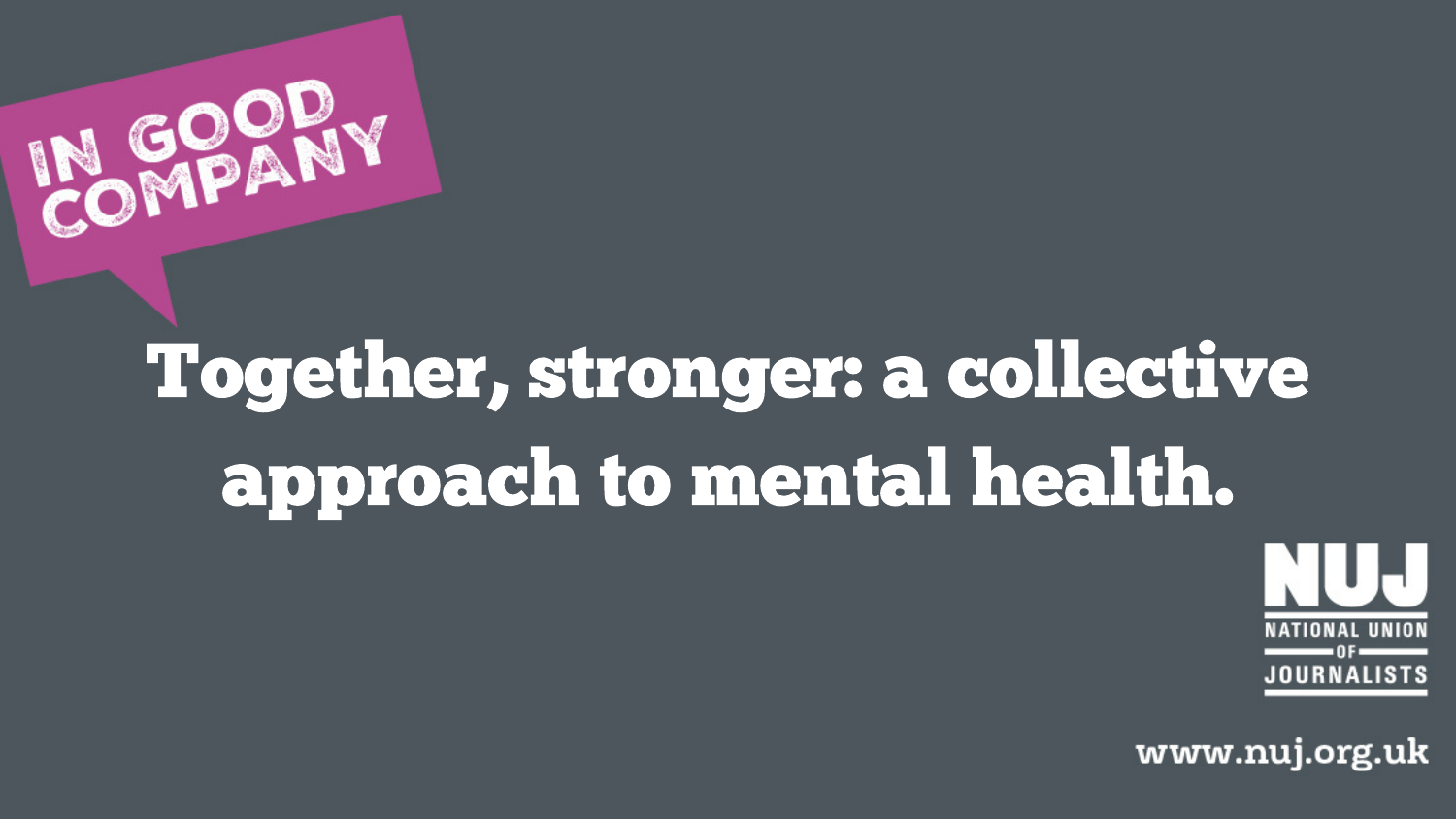### **Toolkit**

A wide range of issues can impact on mental health and no one person's experience of managing their mental health will be the same.

This toolkit for reps suggests collective actions to take to protect members' mental health and provide or signpost to appropriate support when needed.

We link throughout to further resources for reps and individuals.

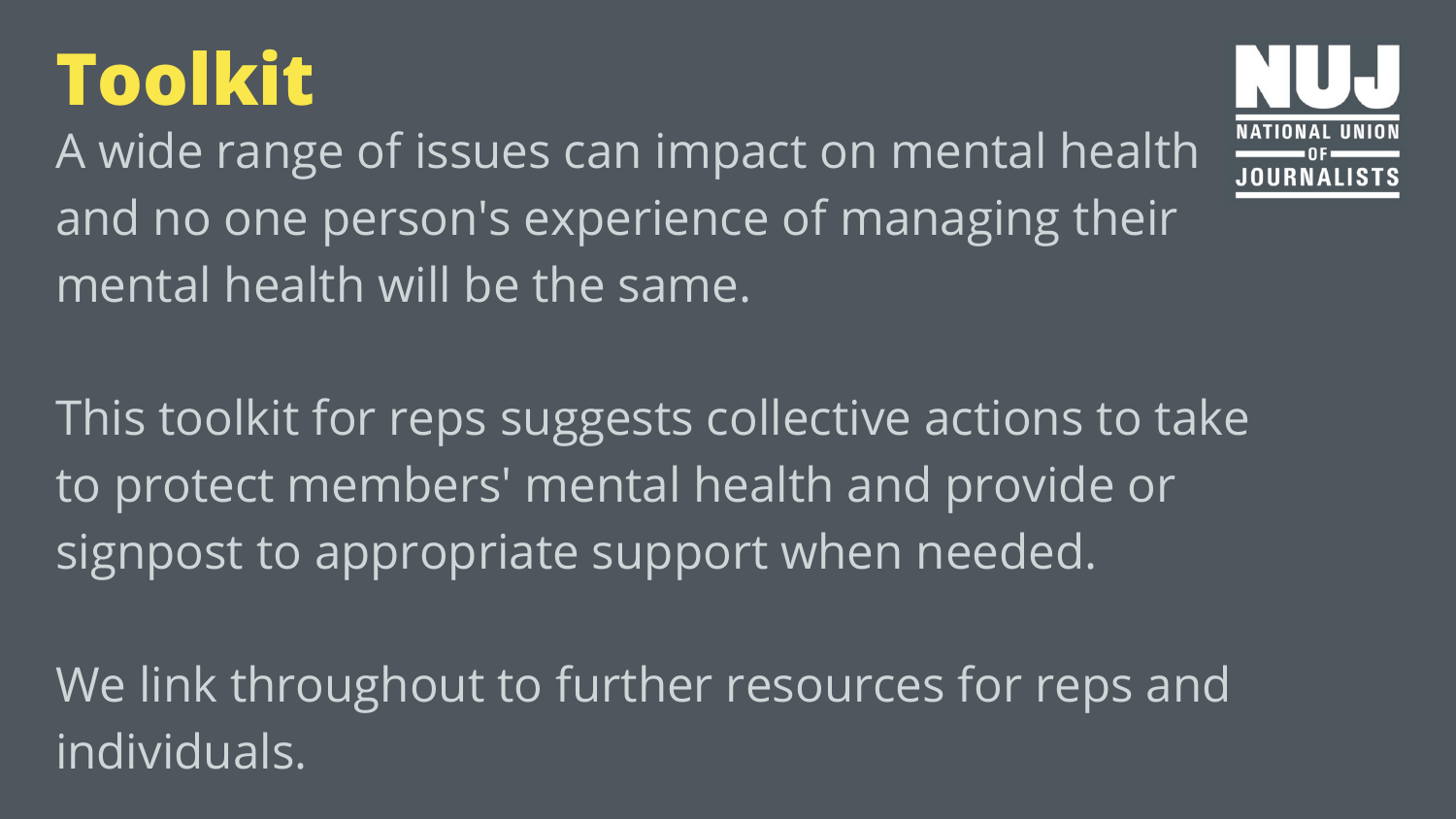## **What is mental health?**

Mental health is the way we think and feel and our ability to deal with ups and downs.

It can fluctuate as circumstances change and as you move through different stages in your life. Everyone has mental health.

Just as we consider our physical health, we should pay attention to protecting our mental health.

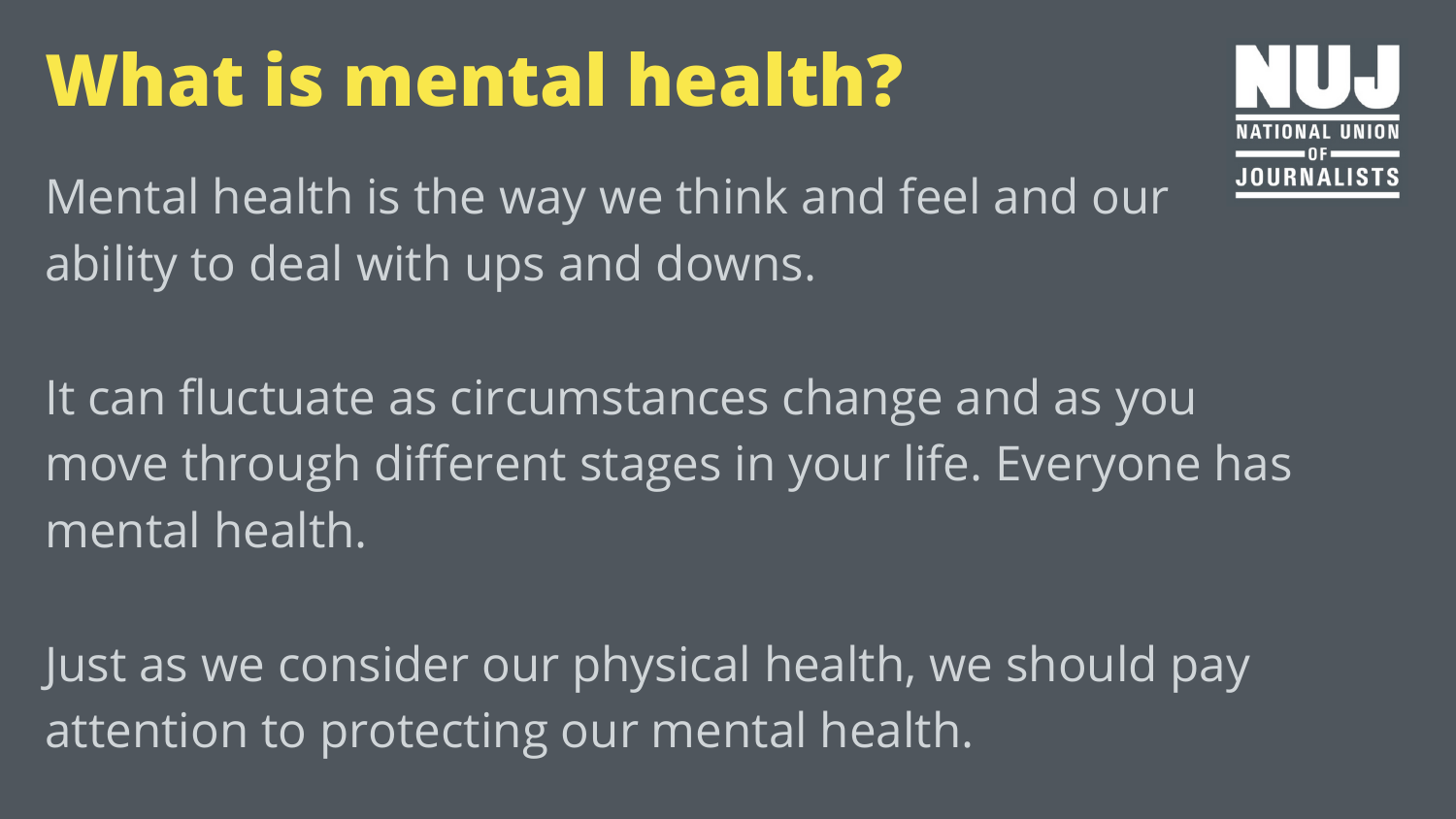### **Mental distress**

Distress describes times when pressures are too much, whether due to circumstances or a mental health problem like depression.

### **Causes of mental distress**

- Some are work related
- Many are not but can impact on life at work

This toolkit also informs reps about wider issues that employers can do more to support.

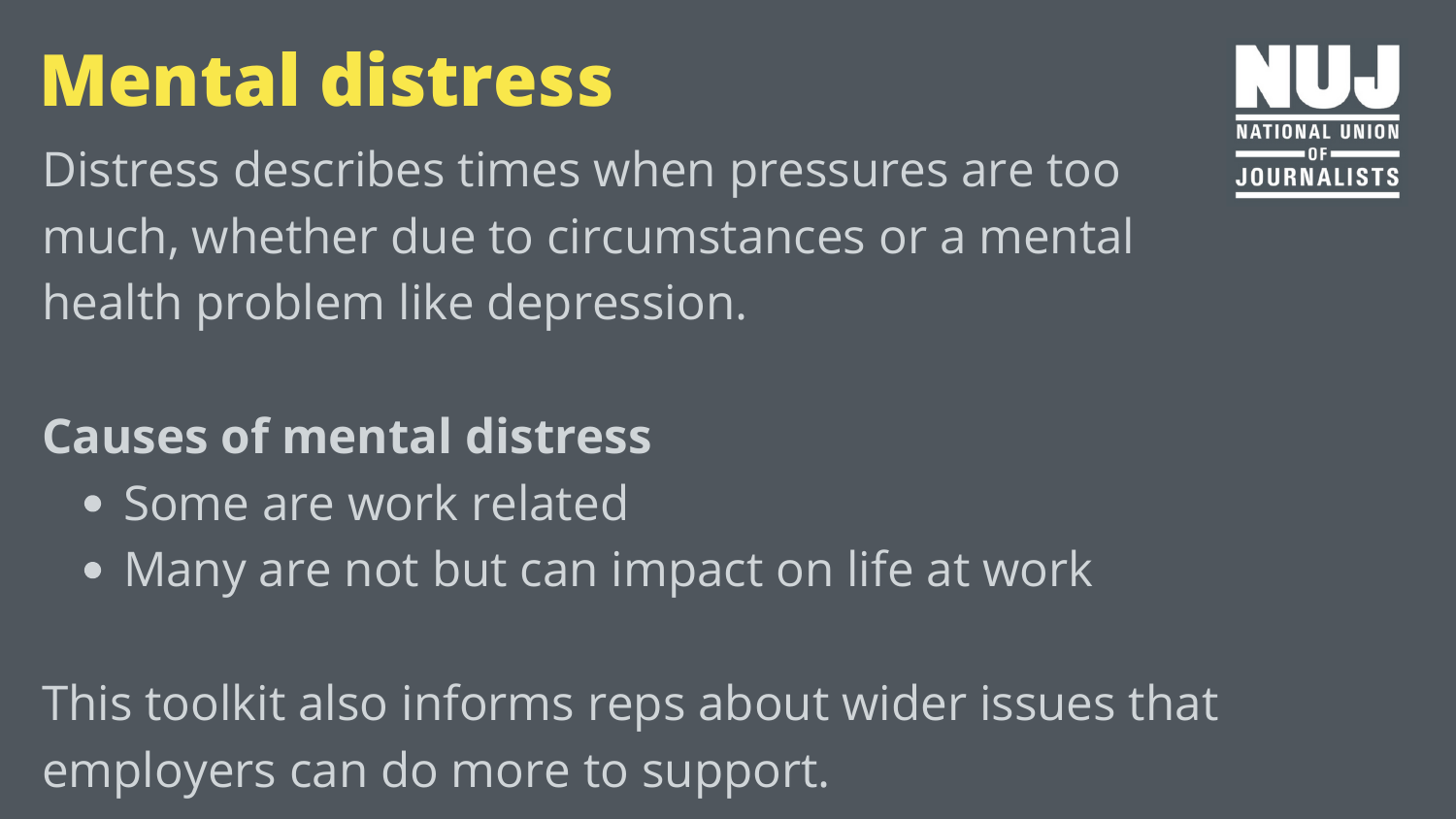Journalism and communications industries are known for creating a high emotional load and pressurised work conditions.

We resist the 'resilience' agenda that is often used by employers to individualise mental health concerns.

Mental health is a trade union issue and there is much we can do to support our members.

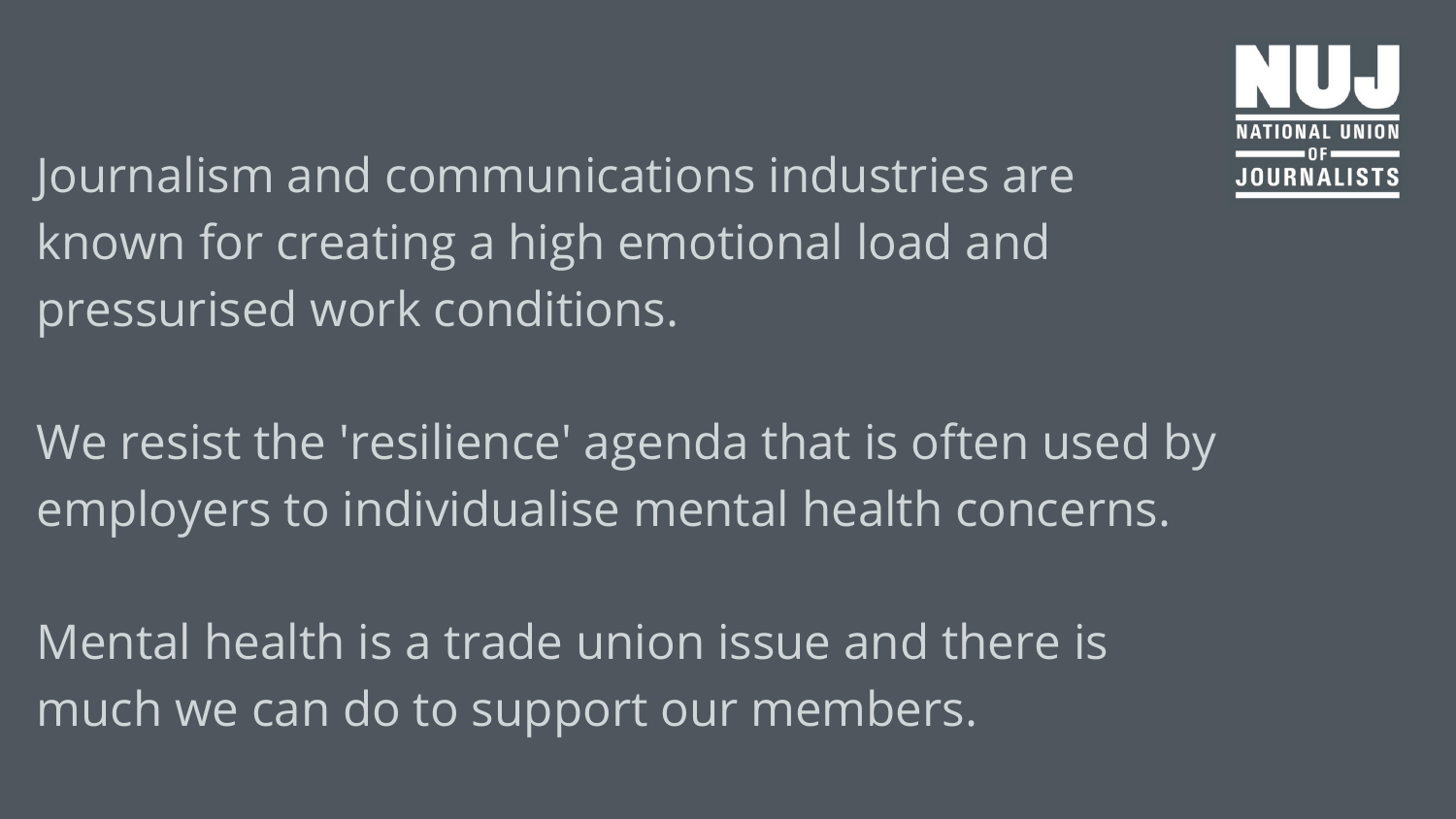### **Mental health resources**

An excellent journalism specific resource to start with and share on:

Managing our mental health • Supporting our colleagues The [Headlines](https://headlines-network.com/) Network guides and videos on





How to [support](https://www.mentalhealth.org.uk/publications/how-support-mental-health-work) mental health at work (MHF) How unions can [support](https://www.mentalhealthatwork.org.uk/blog/how-unions-can-support-your-workplace-mental-health-journey/?utm_source=NUJ&utm_medium=social&utm_campaign=Unions-blog) your mental health (MIND)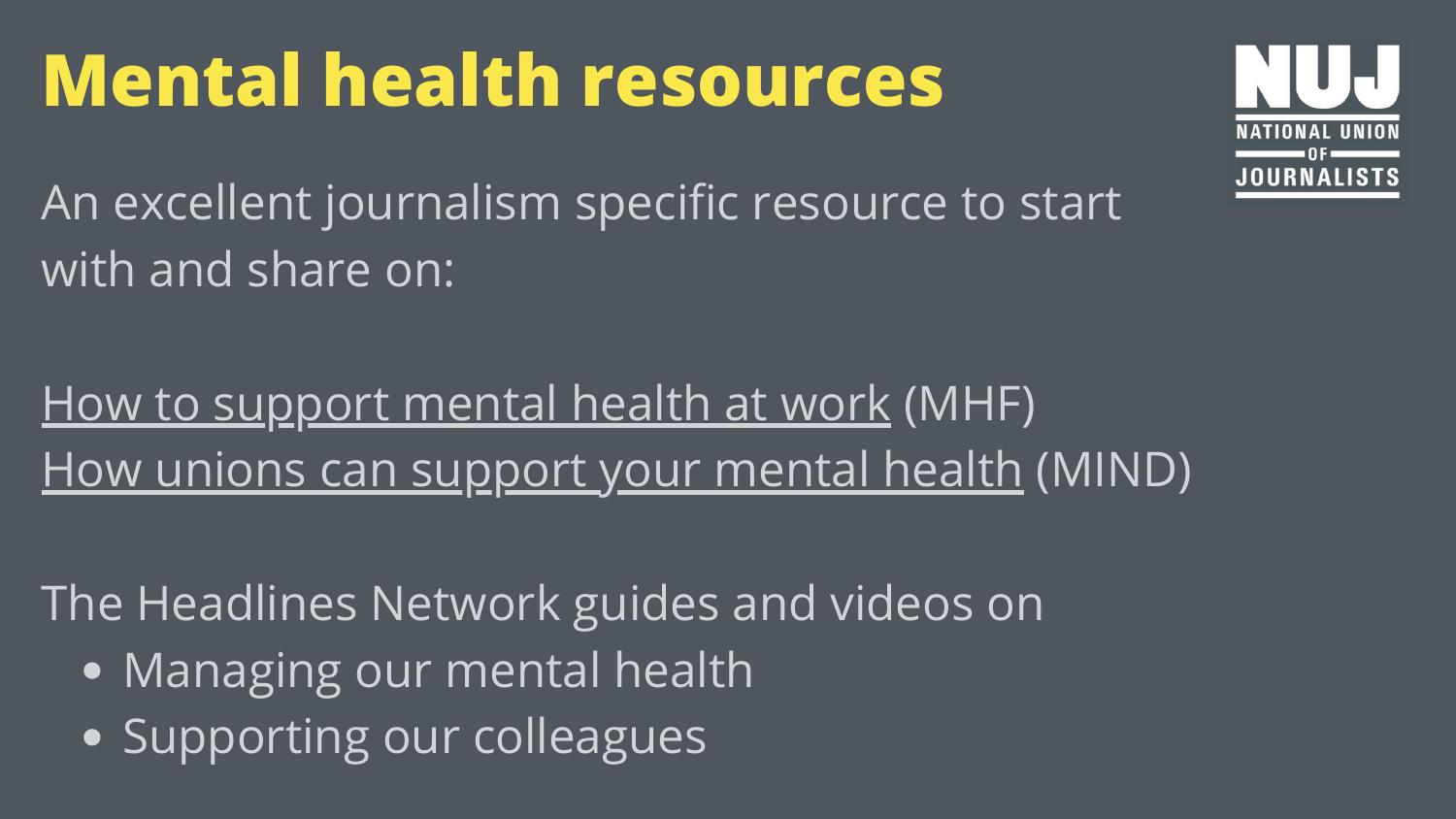# **Role of workplace reps**

Ensure employers are upholding their duty of care and have appropriate policies in place to support workers on a range of issues that can impact on mental health.

- **H&S reps** risk assessments, statutory rights
- **Union Learning Reps** to help raise awareness, organise training
- **Equality reps** help to break down stigma and work in an intersectional way.

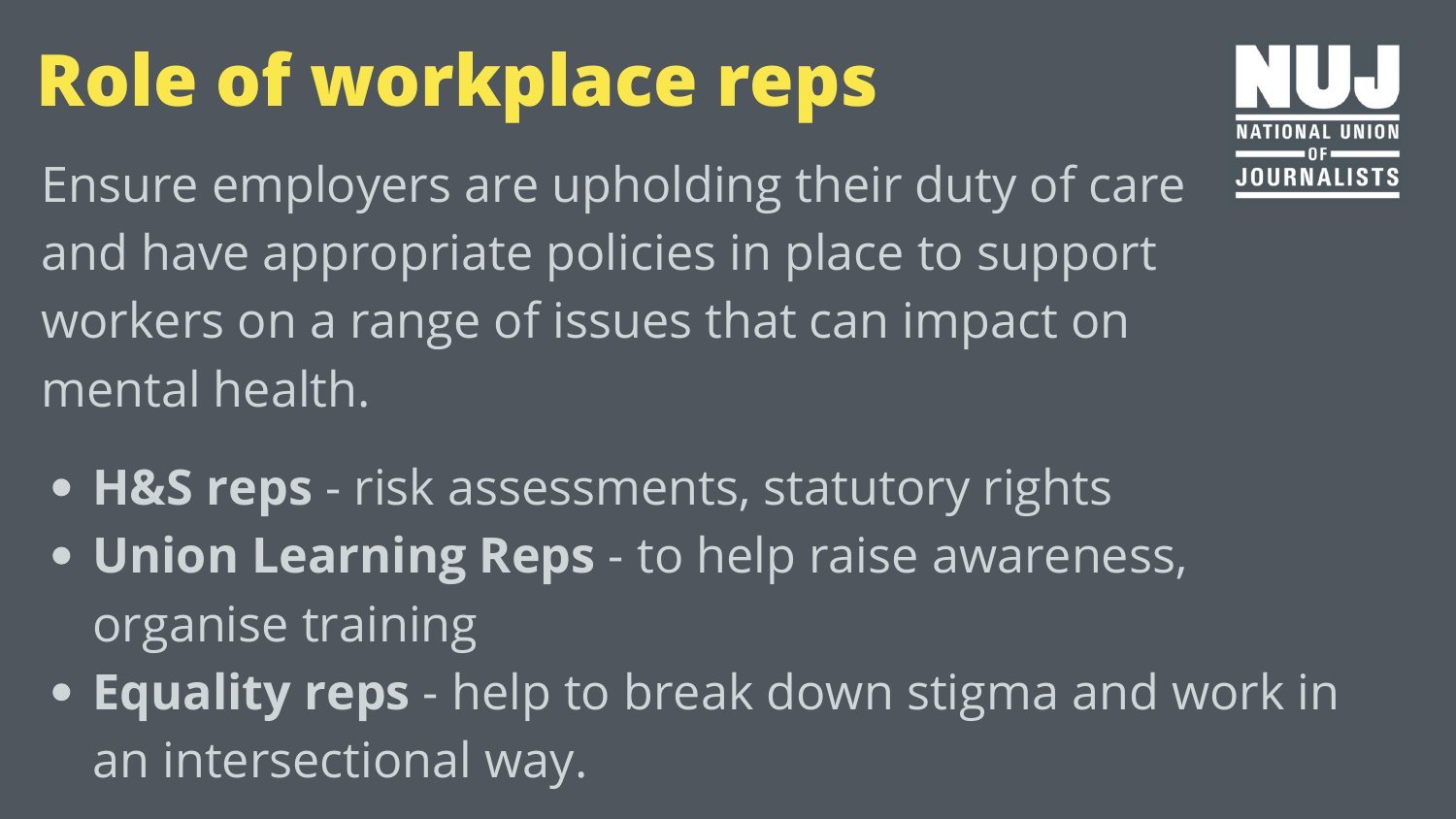# **Role of reps**

- **Raise awareness** of mental health issues
- Help create a **supportive environment**, including talking openly about mental health and wellbeing
- Tackle and **challenge stigma** about mental health
- **Represent** members on workplace issues
- **Negotiate** workplace policies and procedures
- Provide **advice** and guidance, including signposting
- **Monitor** and review workplace actions on mental health issues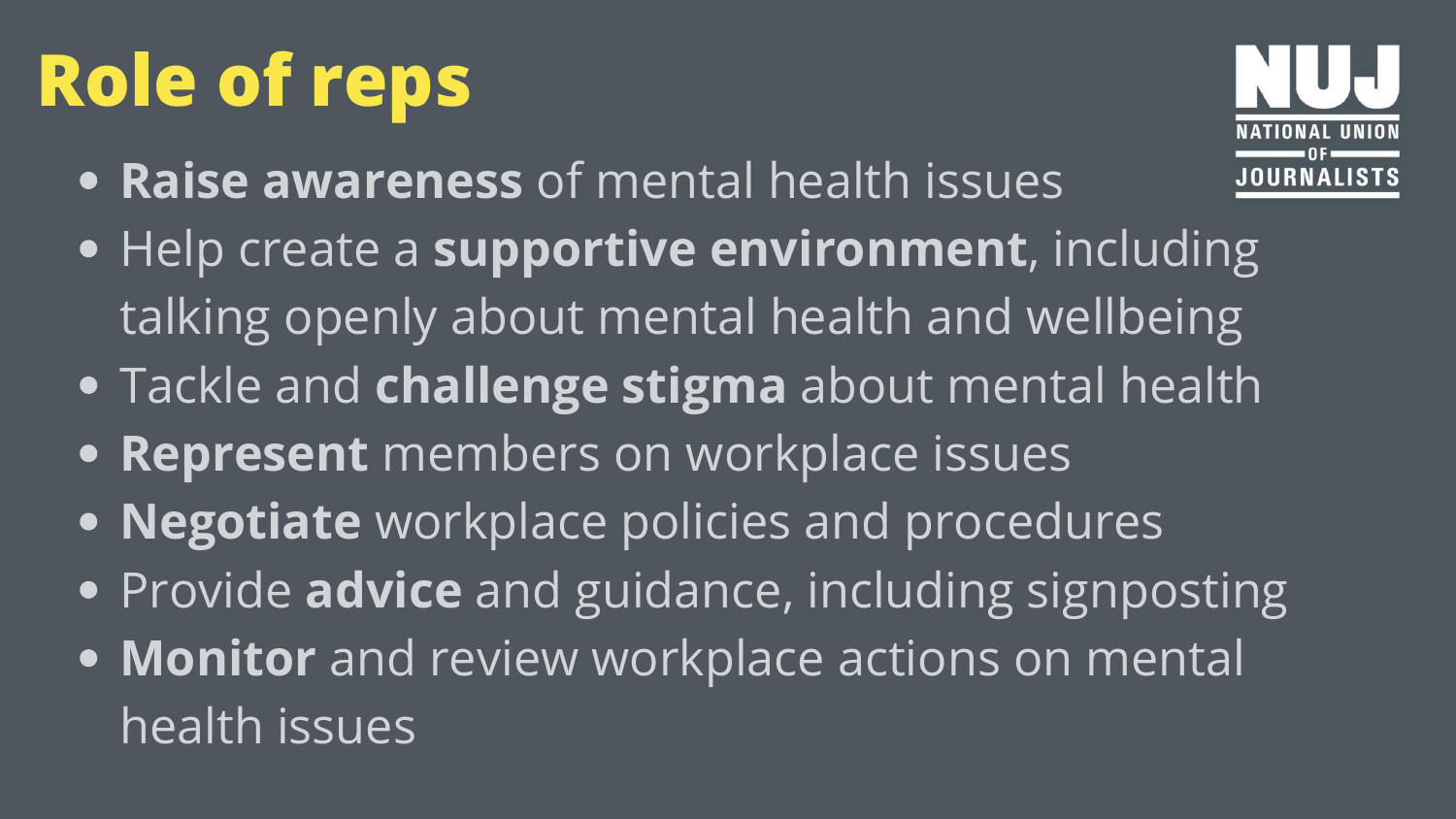# **Employers' duties**

• making sure the working environment is safe protecting staff from discrimination carrying out risk assessments

**Employers have a duty of care to do all they reasonably can to protect employees' health, safety and wellbeing, including mental health.**

ACAS [guidance](https://www.acas.org.uk/supporting-mental-health-workplace) on employers duties.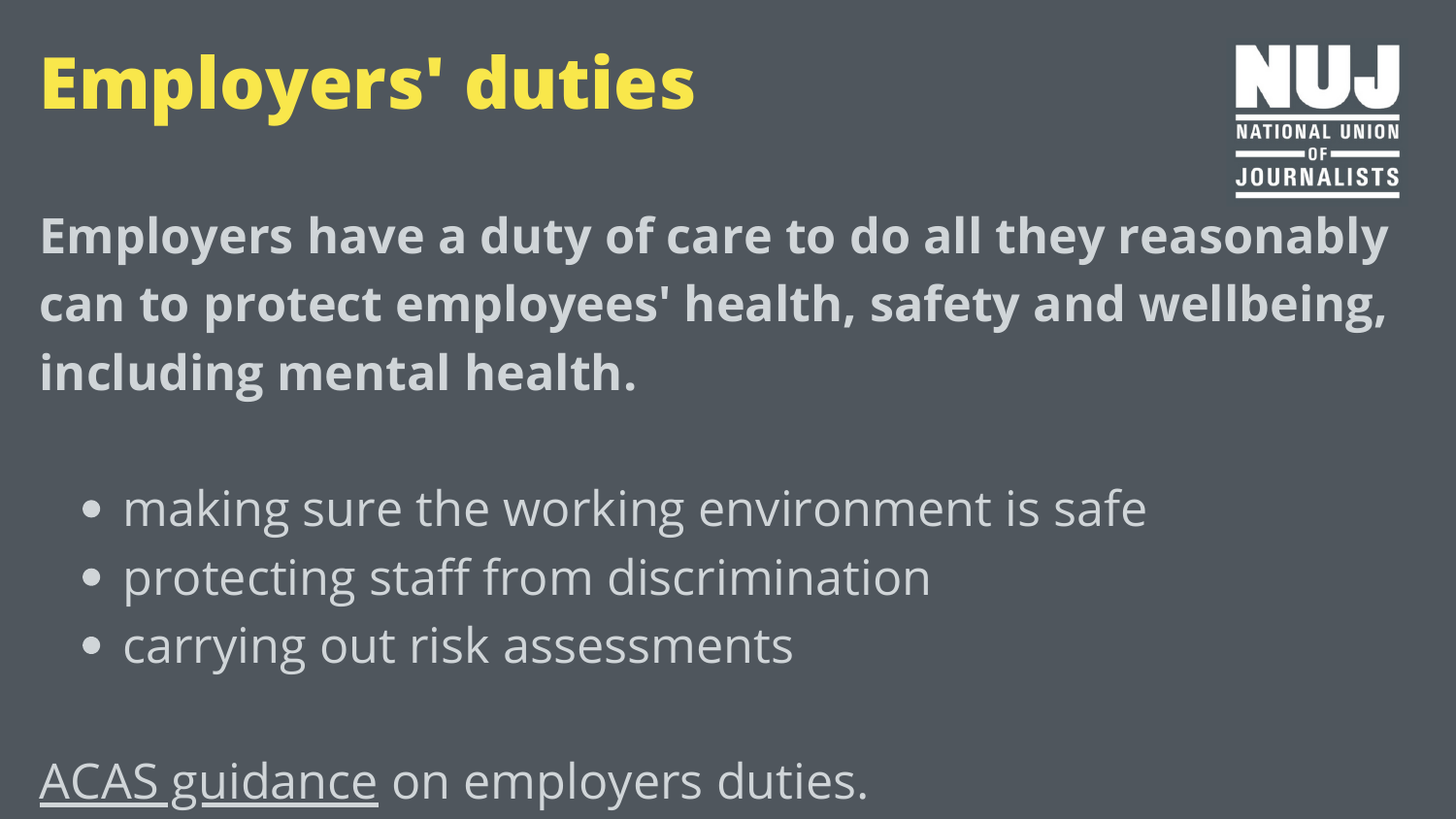# **Employers duties (GB)**

**Duties are shaped by legislation and regulations**

- [Health](http://www.hse.gov.uk/legislation/hswa.htm) & Safety at Work Act 1974
- [Management](http://www.hse.gov.uk/pubns/priced/hsg65.pdf) of H&S at work regulations 1999
- The Manual Handling Operations [Regulations](http://www.hse.gov.uk/foi/internalops/ocs/300-399/313_5.htm) 1992
- **[RIDDOR](http://www.hse.gov.uk/riddor/) 2013**
- **The control of substances hazardous to health** [regulations](https://www.hse.gov.uk/coshh/) 2002
- · [Equality](https://www.equalityhumanrights.com/en/advice-and-guidance/your-rights-under-equality-act-2010) Act 2010

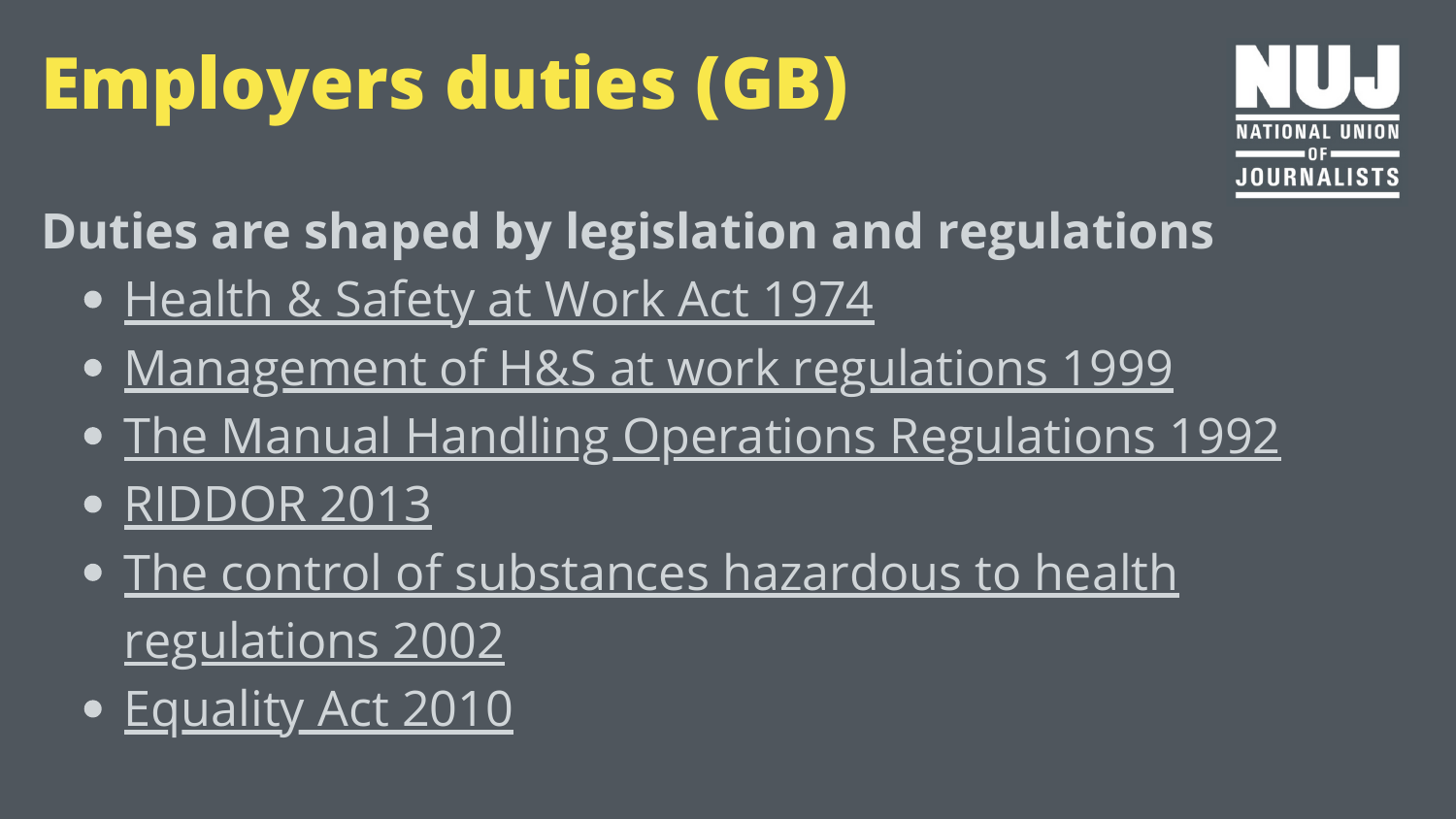# **Training for reps and members**

**Trade union reps' training courses** o Including H&S reps & Equality reps

 $\circ$  To understand rights and how to use legislation to support and represent members, come on our reps' training! Info on the NUJ [website.](https://www.nuj.org.uk/learn/nuj-training/trade-union-training.html)

**Courses to improve skills, confidence & networks** o NUJ Training Wales skills [courses](https://www.nujtrainingwales.org/) **NUJ Training Scotland skills [courses](https://nujtrainingscotland.com/)** 



- 
- 
- 
- 
- 
-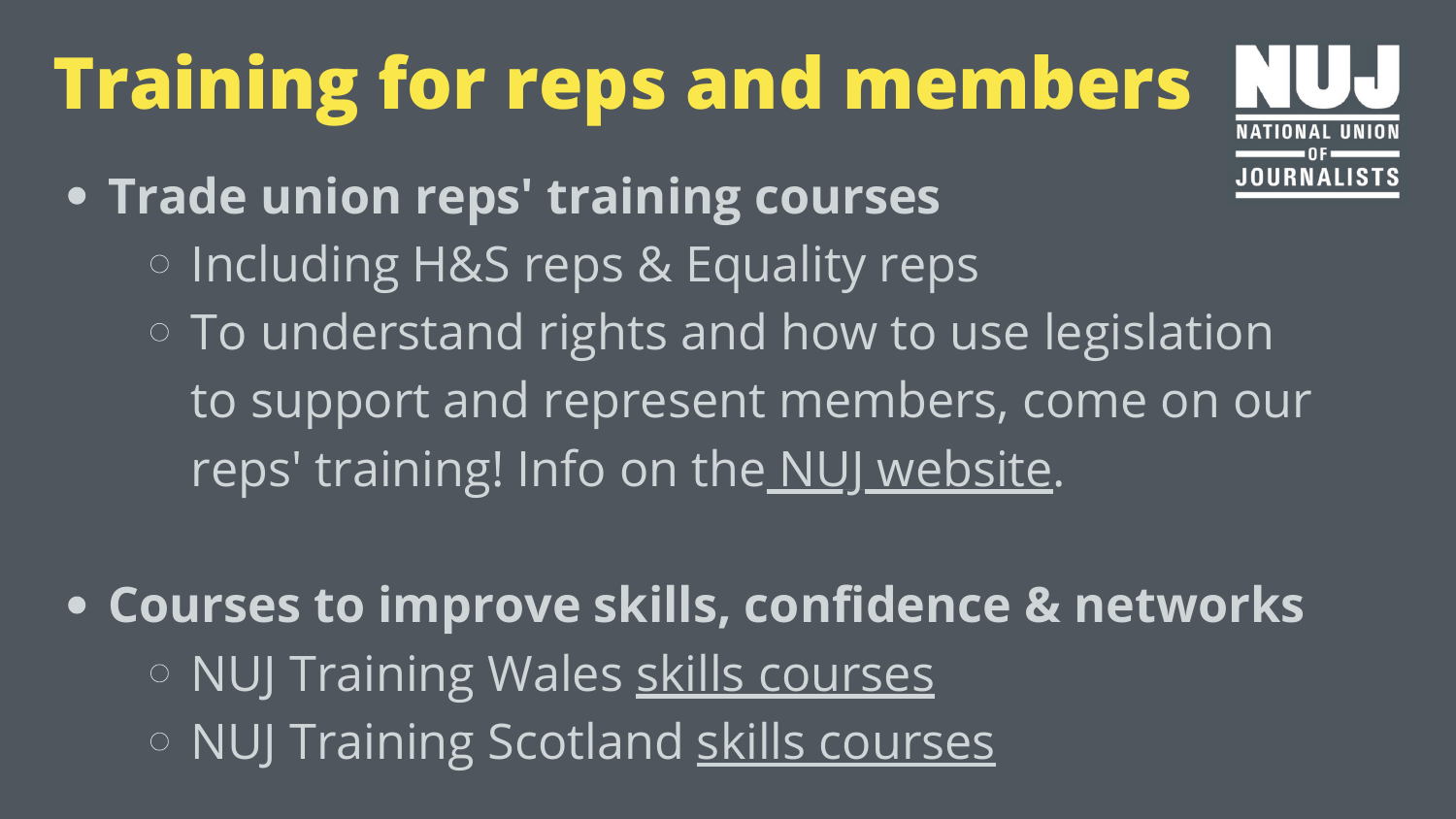### **Guidance and resources**

- To join our networks, email tutraining@nuj.org.uk
	- **IO NUJ reps' briefing meetings**
	- NUJ H&S reps network
	- NUJ ED&I network
- **Health & Safety Executive key [documents](https://www.hse.gov.uk/)**
- **TUC [H&S](https://www.tuc.org.uk/union-reps/health-safety-and-well-being) research and guidance**
- **EHRC [guidance](https://www.equalityhumanrights.com/en/advice-and-guidance/guidance-workers) on rights at work**
- **NUJ Safety toolkit inc tackling online abuse**

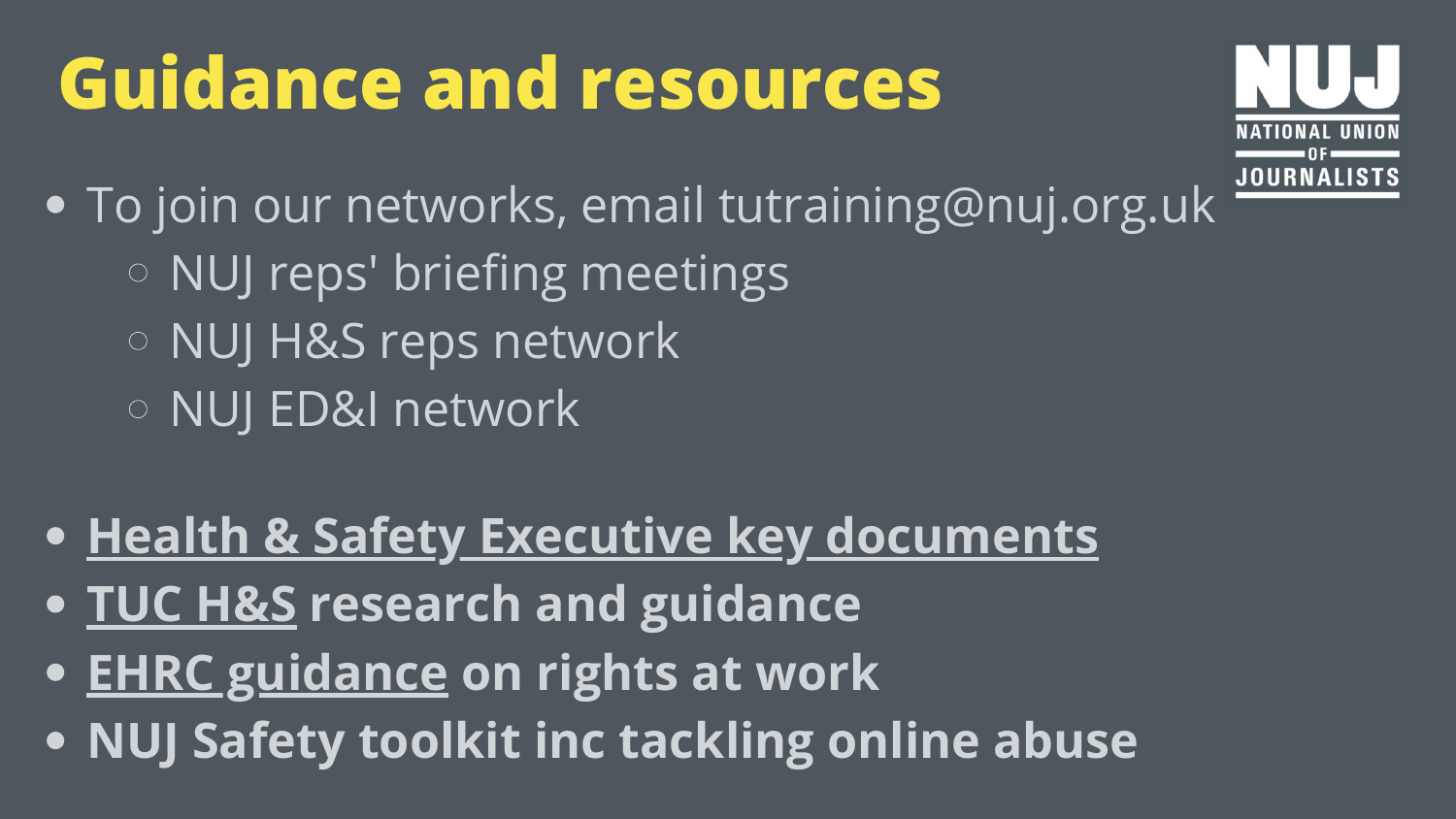# **Organising to support MH**

- **Collective bargaining on;**
	- Policies H&S, working from home, flexible working
	- Equality, diversity and inclusion
	- Disability Long Covid, Reasonable Adjustments, Disability leave
	- Grievance & disciplinary procedures
	- Redundancy
	- $\circ$  Pay, transparency and fair terms and conditions



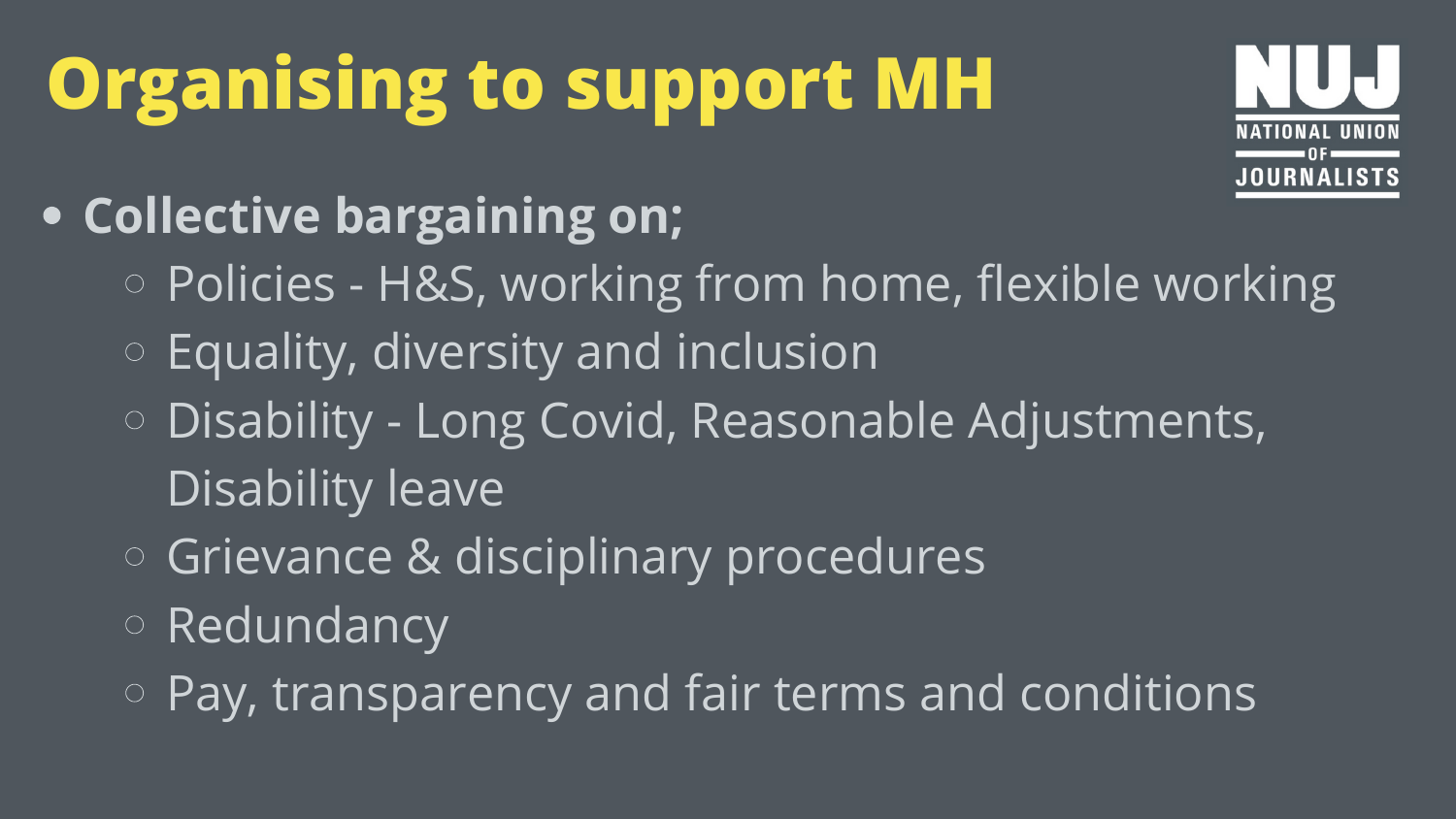# **Organising - key actions**

- **Risk assessments & survey of members** What issues are important to members?
- **Identify key policies**
	- Are any missing? Are some falling short?
	- $\circ$  Is relevant training and monitoring in place?
- $\bullet$  Identify collective and individual issues
- Take concerns to employer and suggest courses of action
- TUC harmful [work-related](https://www.tuc.org.uk/resource/responding-harmful-work-related-stress) stress and enforcement





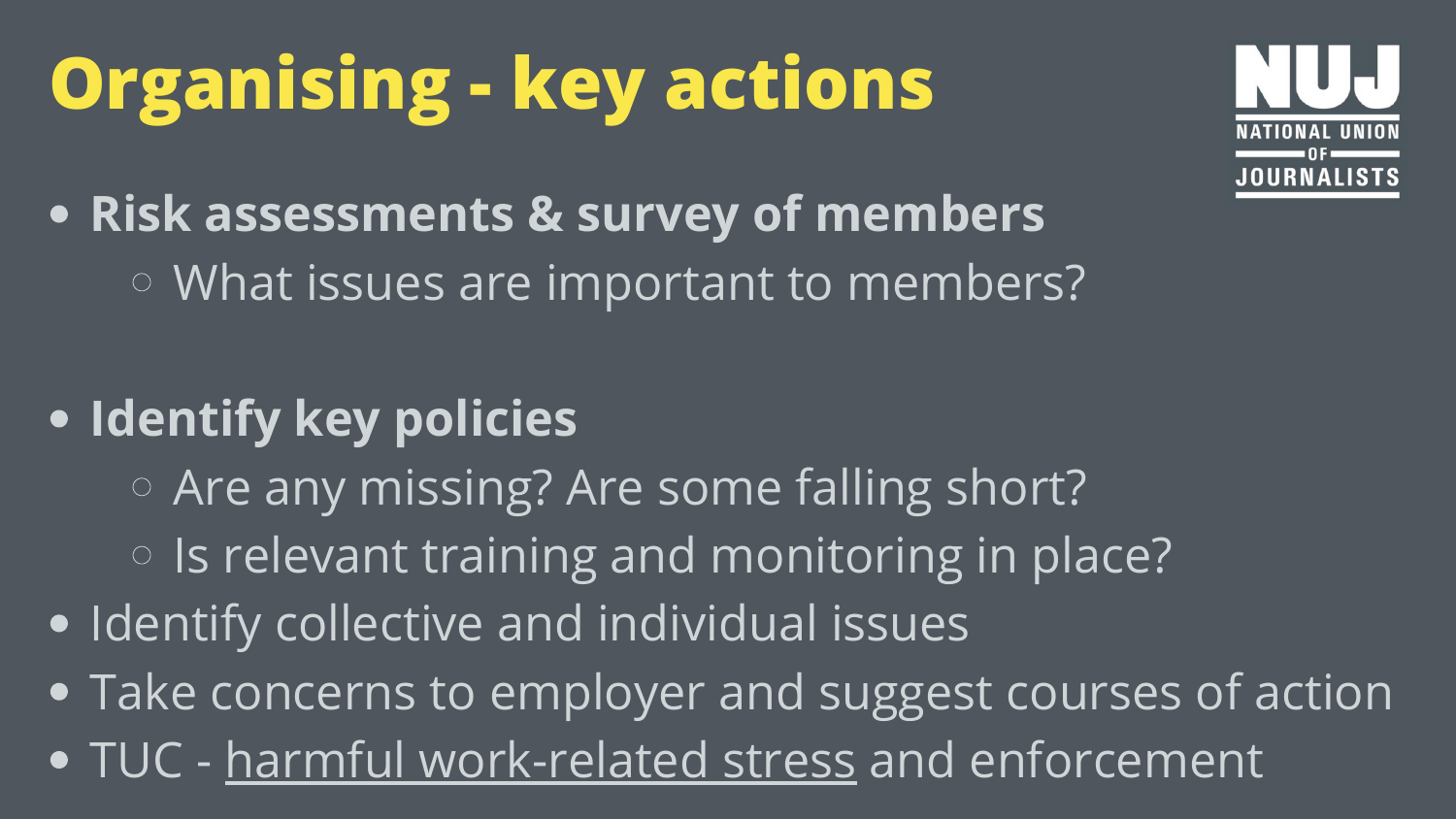# **Supporting NUJ members**

**Advice and representation** Grievances, disciplinaries 'Restructuring' and redundancies **Workplace risk assessments**  $\circ$  Including workload, targets and other stressors Reasonable adjustments for disabled workers Wider equalities issues/discrimination Bullying, harassment Seek to include freelance members where possible

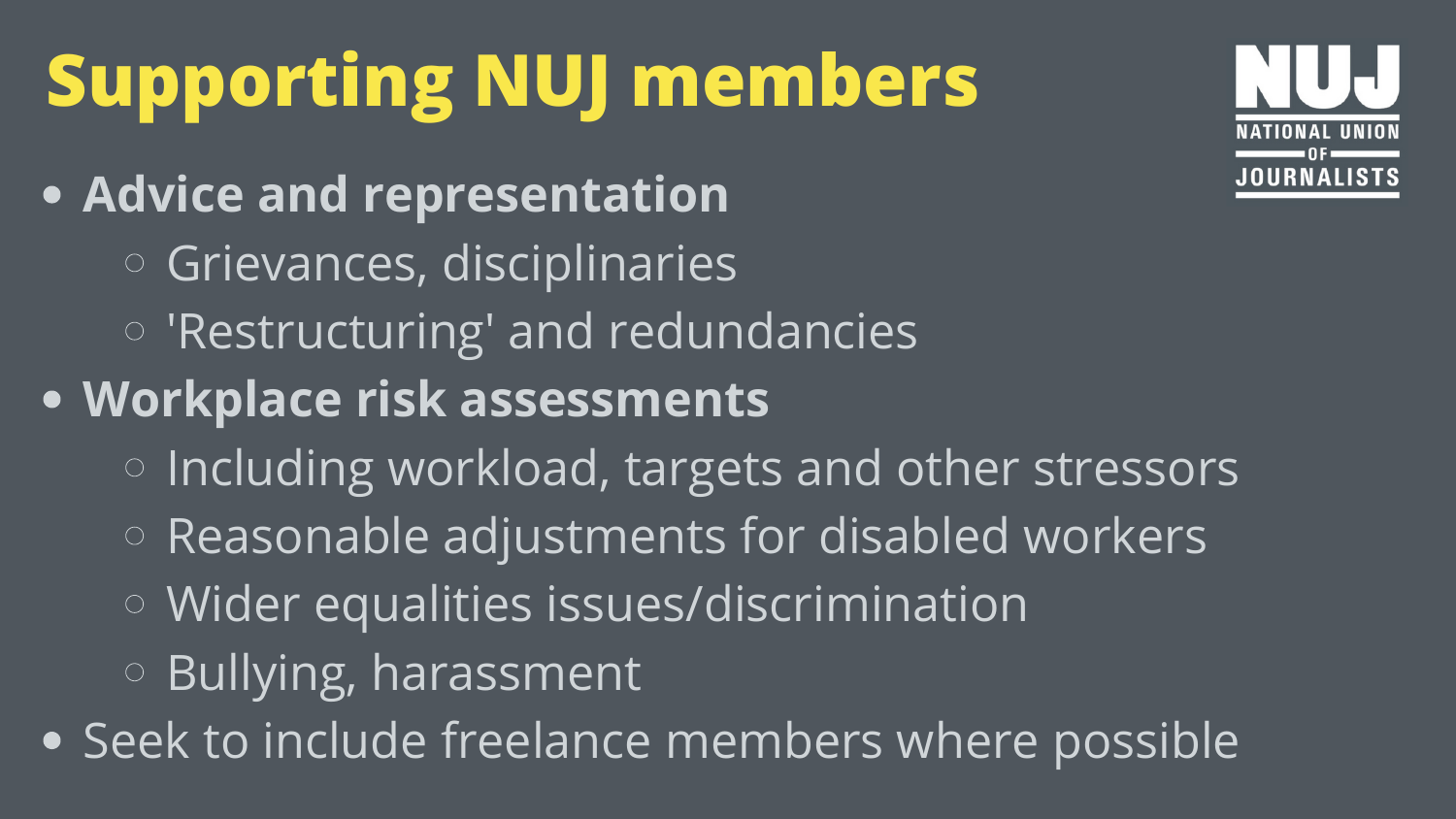### **NUJ structures**

. There are many ways to have your voice [heard](https://www.nuj.org.uk/about-us/union-structure.html) [Equality](https://www.nuj.org.uk/resource/nuj-branch-march-2021.html) Council and NEC equality reps **Black Members Council and NEC rep** o Disabled Members Council and NEC rep 60+ Council LGBT+ network Health & Safety Committee **Branch and Chapel equality reps** 

Branch welfare rep

Delegates' Meeting

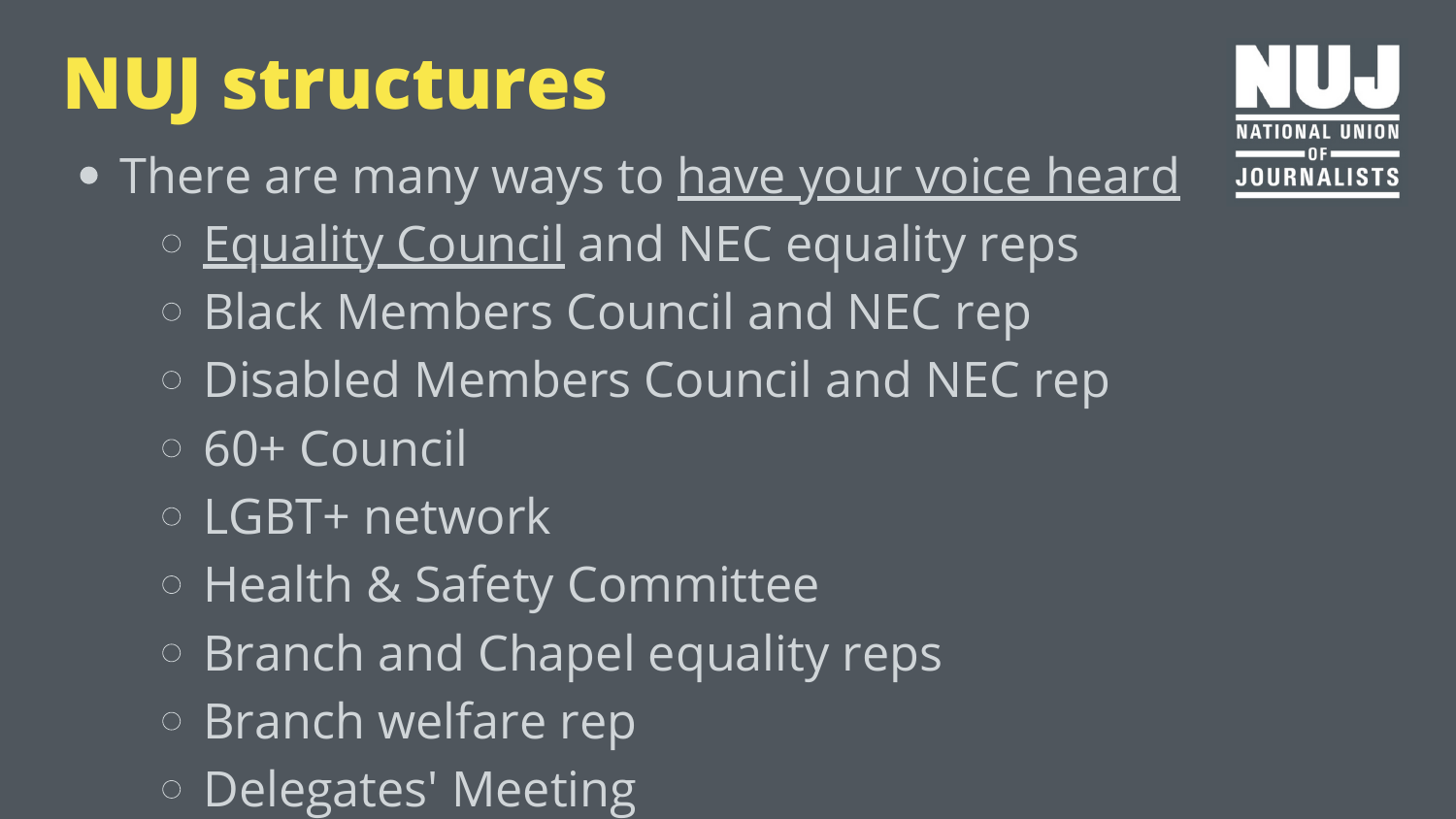### **Freelances**

We encourage members to engage with their branches and for branches to actively support freelance members.

- **NUJ London [Freelance](http://www.londonfreelance.org/) Branch**
- NUJ [Edinburgh](https://www.edinburgh-freelance.org.uk/about/) Freelance Branch
- **Dublin [Freelance](https://dublinfreelance.org/) Branch**
- Rory Peck [Trust](https://rorypecktrust.org/freelance-assistance/)
- DART Centre Europe Self care and peer [support](https://dartcenter.org/topic/self-care-peer-support)

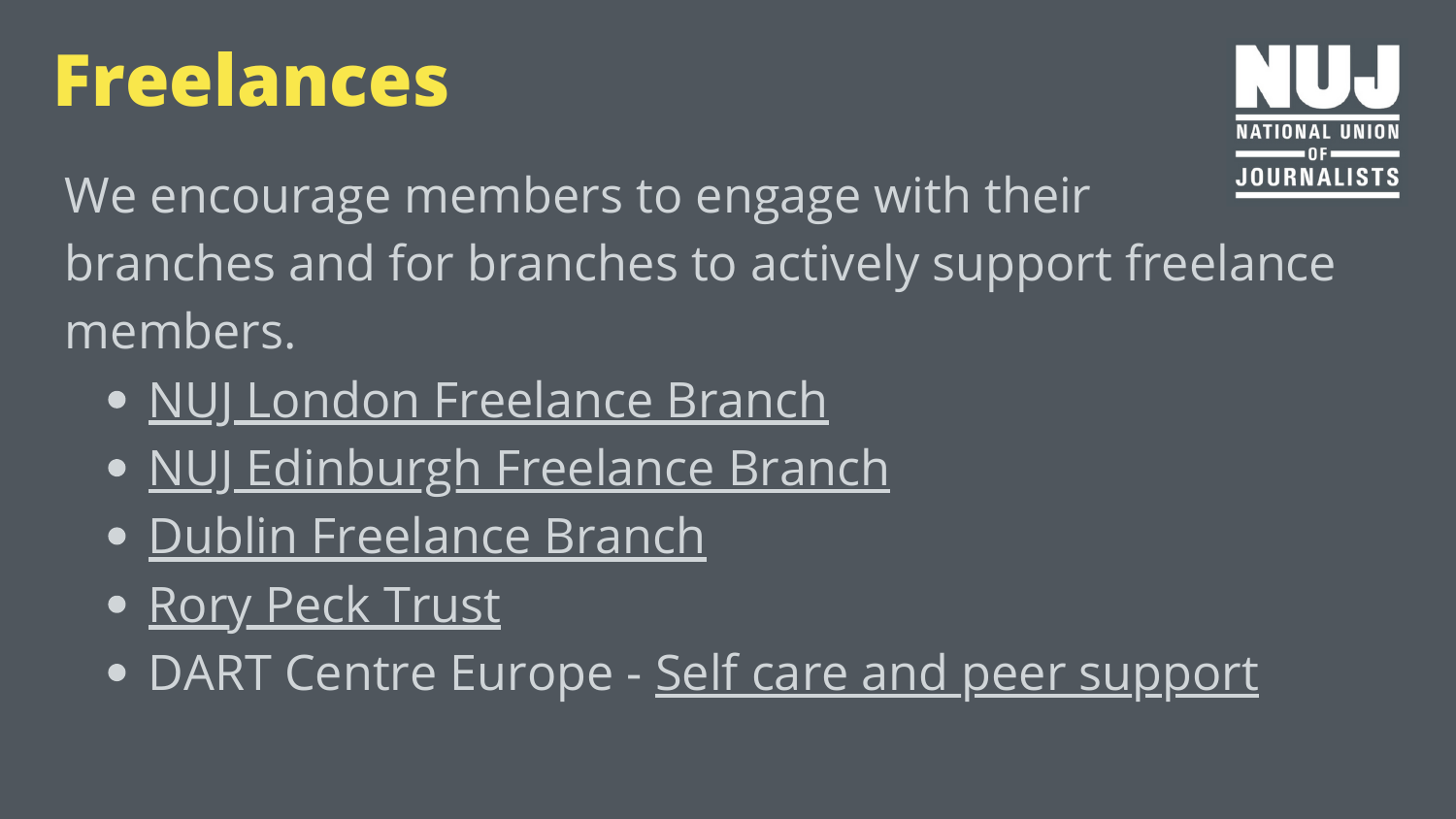# **Social inequalities**

Inequality and discrimination in society and the workplace are key areas for trade union action and activity.

Trade unions need to work to address the causes and factors that negatively influence mental health in the workplace and beyond.

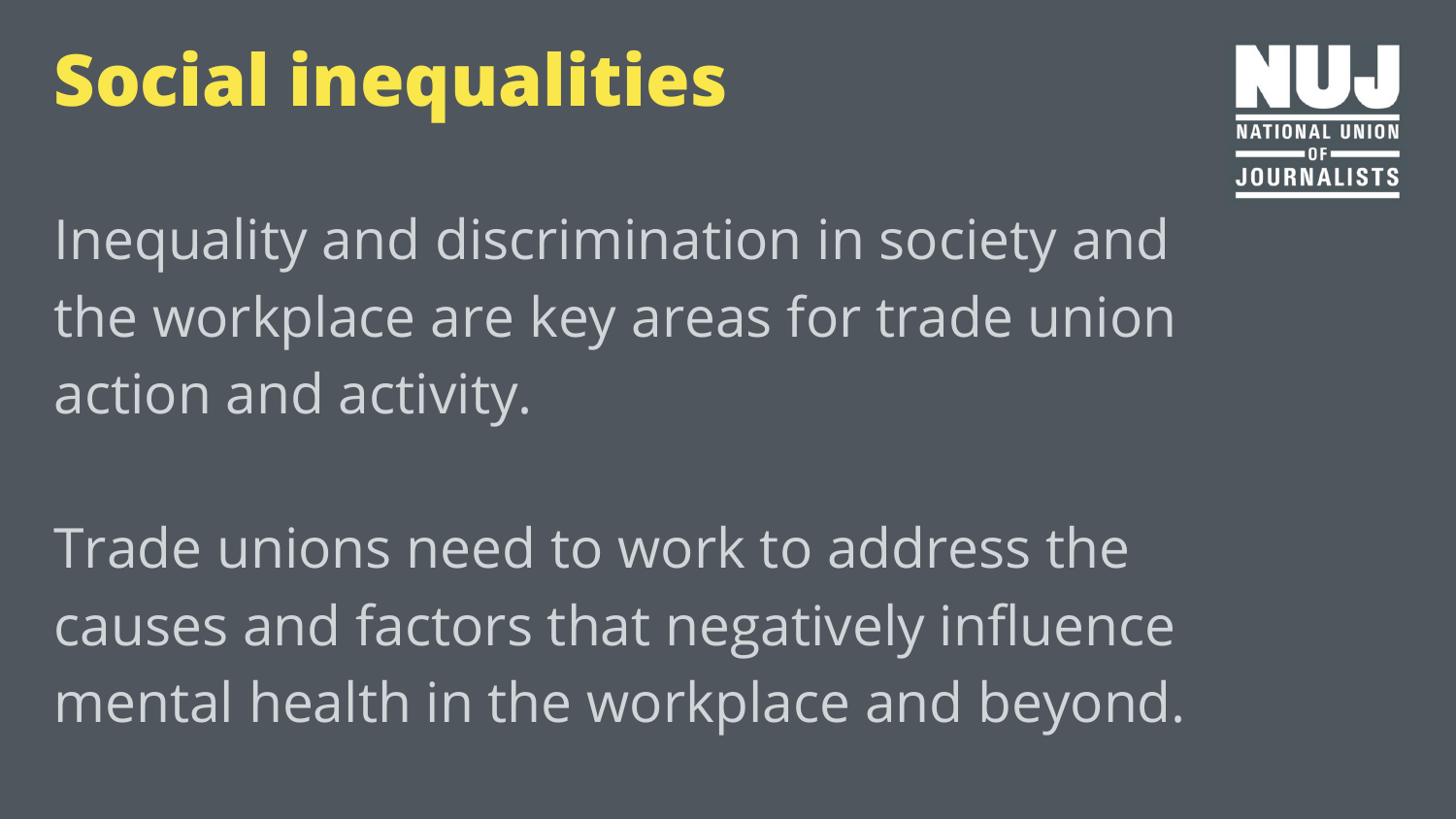# **Social model of disability**

This is a way of understanding disability which looks at how society is organised and the social and institutional barriers which restrict disabled people's opportunities.

The social model argues that a person may have an impairment or condition, but they are disabled by barriers they face in society, which restricts their access and rights. We seek to remove the barriers that exclude disabled people.



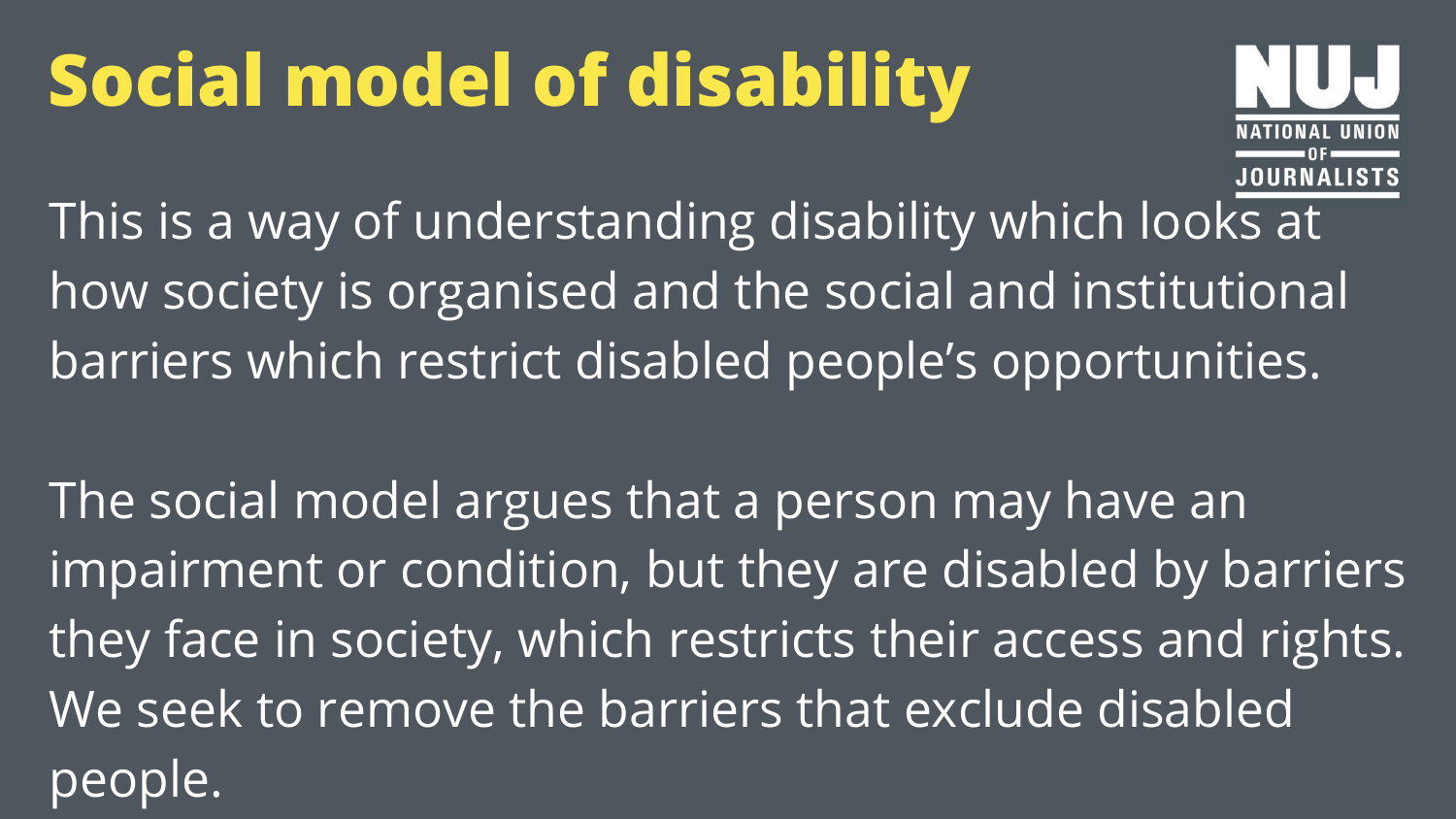## **Social model of mental health**

People who live with mental distress do not have "abnormal" brains – distress arises when brains carry out their natural functions for dealing with trauma.

As a trade union, we fight for greater equality at work and campaign against injustices members face in other areas of their lives. Talking openly about mental health helps to destigmatise it.

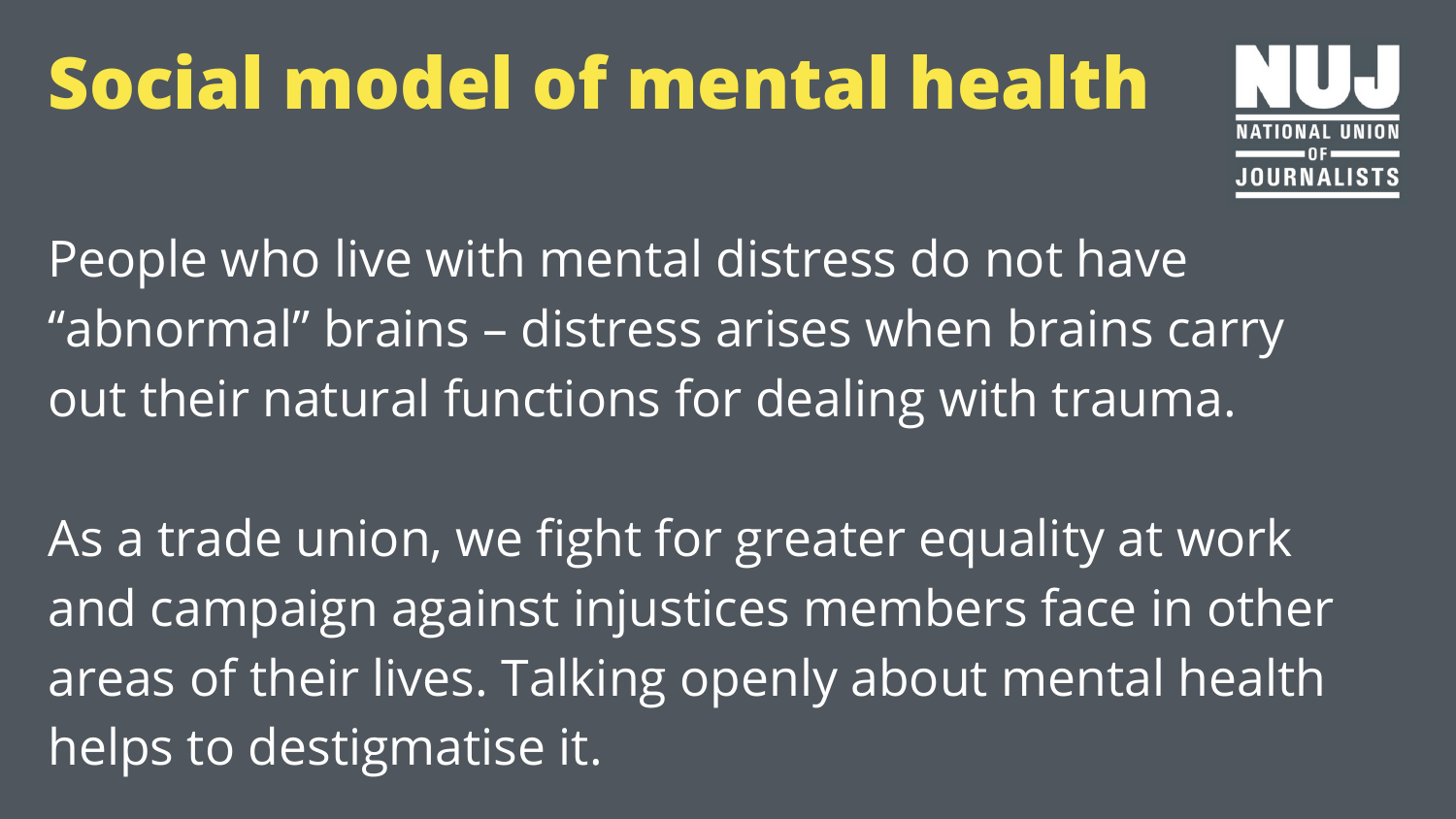# **Rights under the Equality Act**

You have the right not to be discriminated against. • You have the right to reasonable adjustments to remove disadvantage that you face in the workplace. EHRC [guidance](https://www.equalityhumanrights.com/en/advice-and-guidance/equality-act-guidance#h2) on and TUC [guidance](https://www.tuc.org.uk/union-reps/equality-and-discrimination/disability) on rights at work.





"You're disabled under the Equality Act 2010 if you have a physical or mental impairment that has a 'substantial' and 'long-term' negative effect on your ability to do normal daily activities. "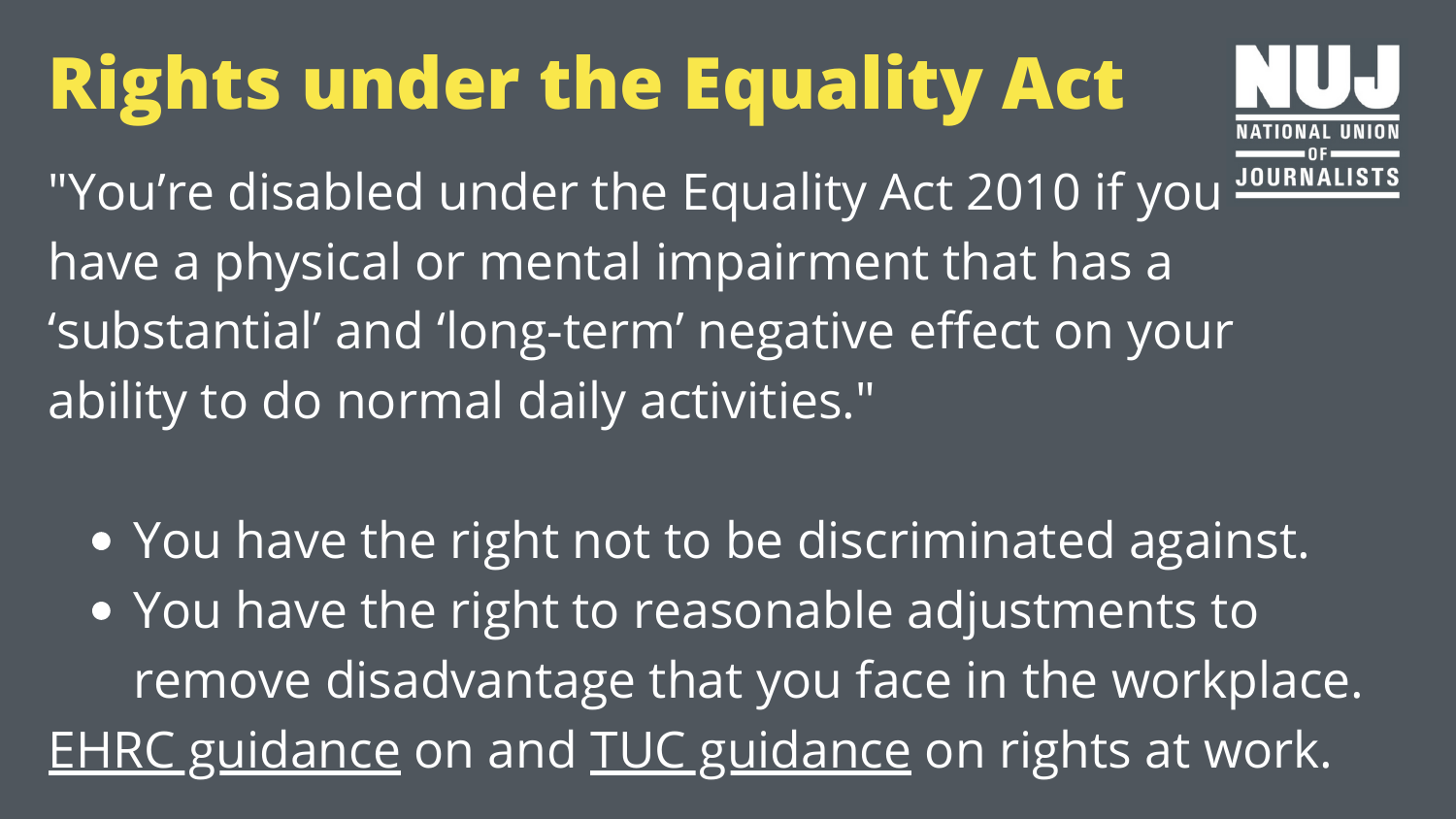### **Access to Work**

- [Access](https://www.gov.uk/access-to-work) to Work (GB)
- [Access](https://www.nidirect.gov.uk/articles/access-work-practical-help-work#:~:text=Access%20to%20Work%20(NI)%20can,people%20with%20disabilities%20in%20employment.) to Work (NI)
- Work [support](https://www.gov.ie/en/publication/f6d74-get-work-supports-if-you-have-a-disability/) in Ireland



Access to Work is a Government funded initiative that provides workplace assessments and funding to put reasonable adjustments in place for disabled workers. This can include mental health.

It is also available for freelances (subject to eligibility).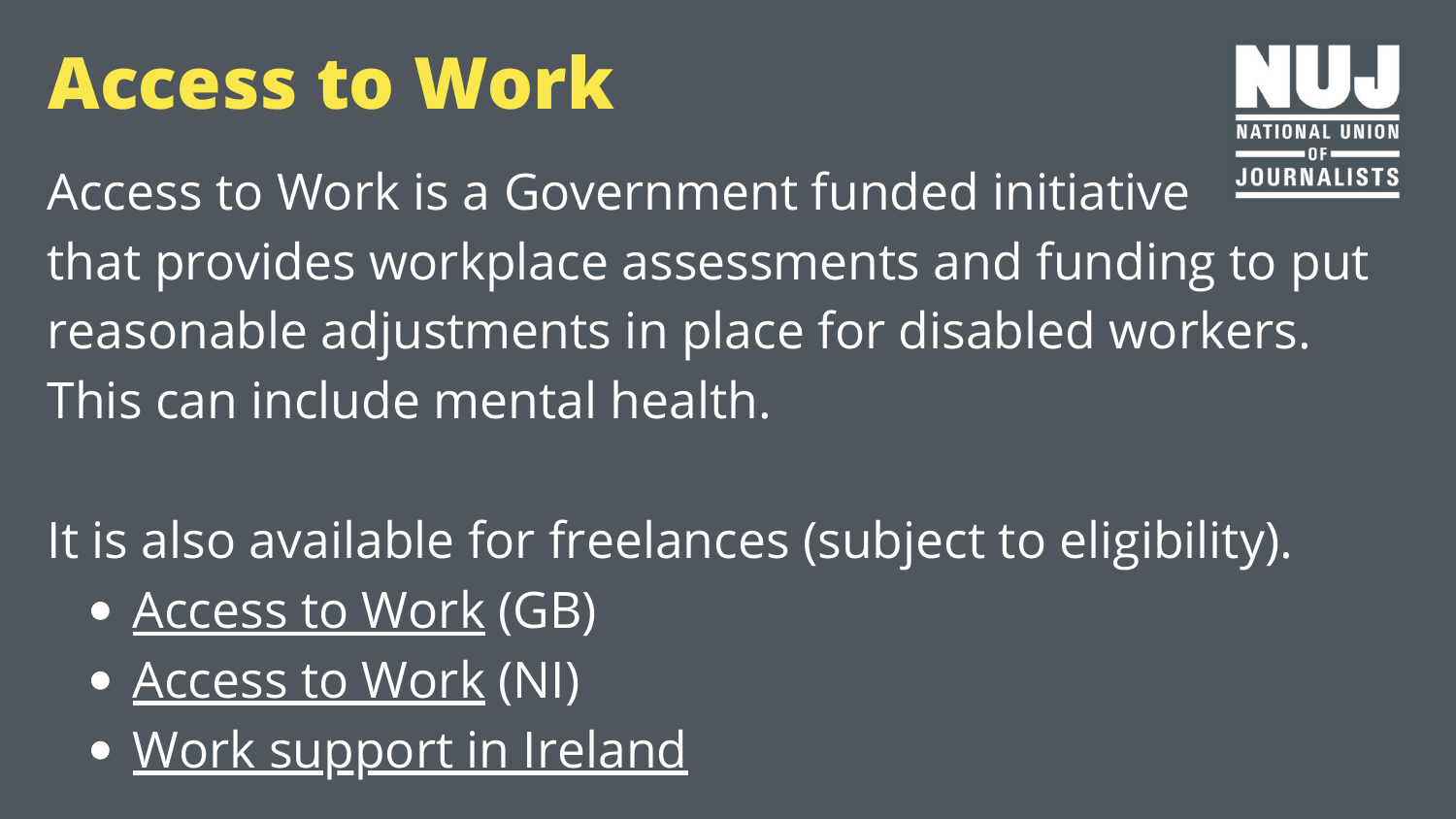# **Post Traumatic Stress Disorder**

To help journalists minimise the risks they encounter from conflict zones to the cyber battlefront – the NUJ launched Storysmart, a suite of online training [modules.](https://nujstorysmart.com/)



PTSD can occur from any trauma, not just in conflict zones. Trauma can result from dealing with graphic footage, online abuse or workplace bullying.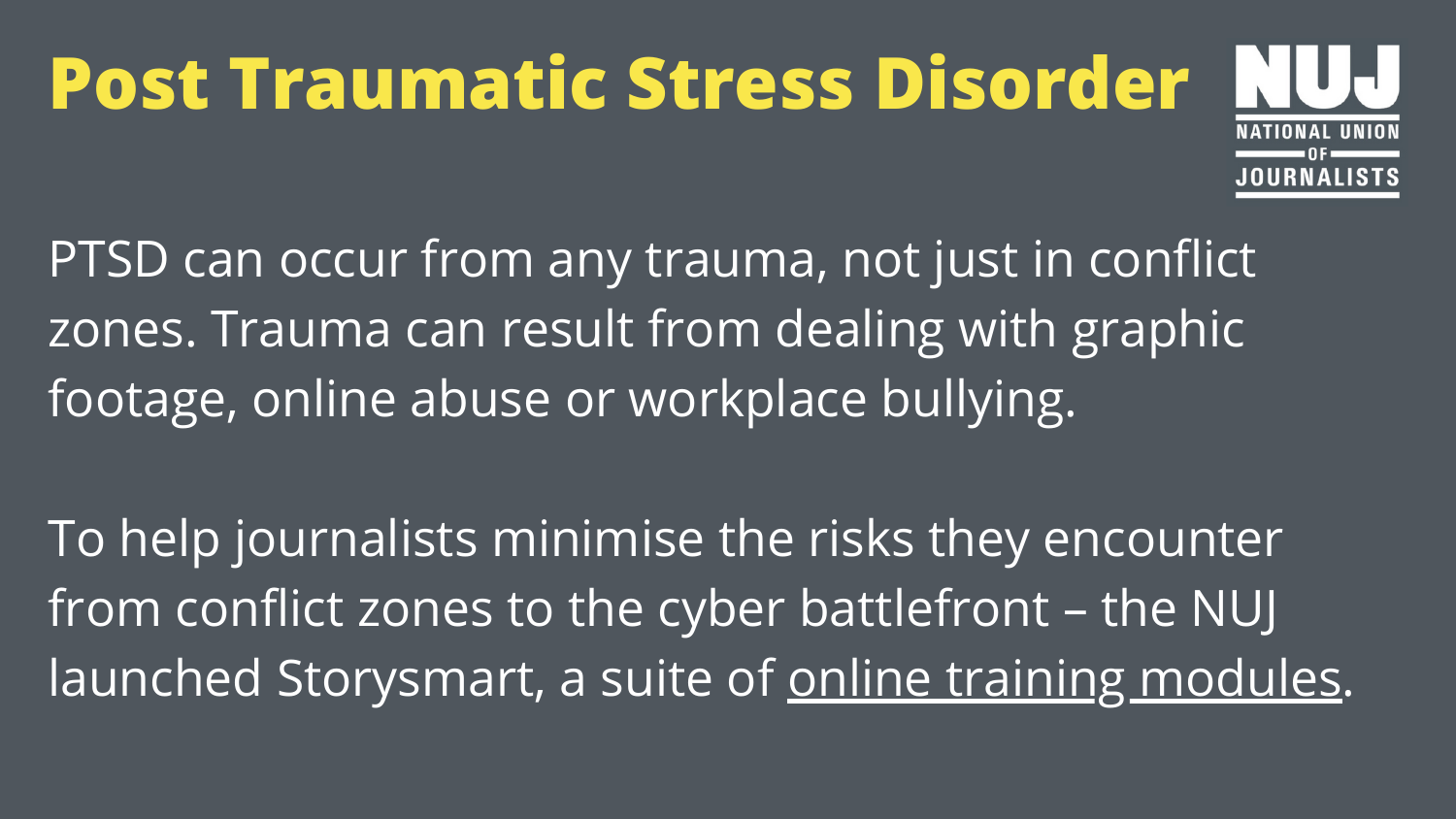There are steps that we can all take to minimise the risks of PTSD resulting from our work or other traumatic experiences.

Trauma [Reporting](https://traumareporting.com/) Training - workplaces and freelances Rory Peck Trust Trauma informed training for [freelances.](https://rorypecktrust.org/freelance-assistance/resilience-programme-2/)



We can also become trauma aware in how we report on sensitive issues.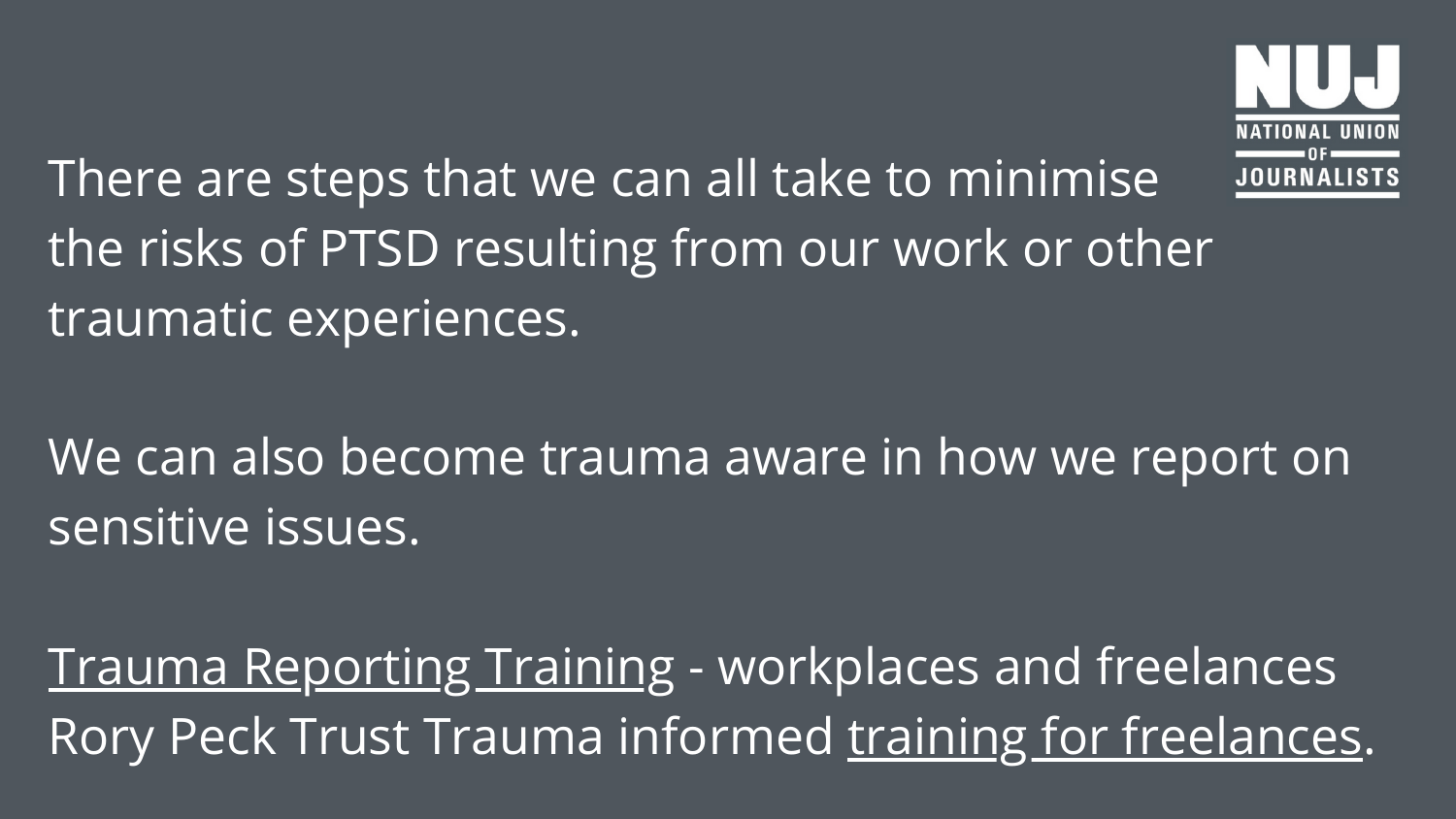## **Wider issues**

- Menopause and other women's health issues
- Long Covid/disability
- Neurodivergence
- Caring
- Domestic abuse
- Substance misuse
- **Gambling**
- Bereavement

### **These factors can also impact on our mental health**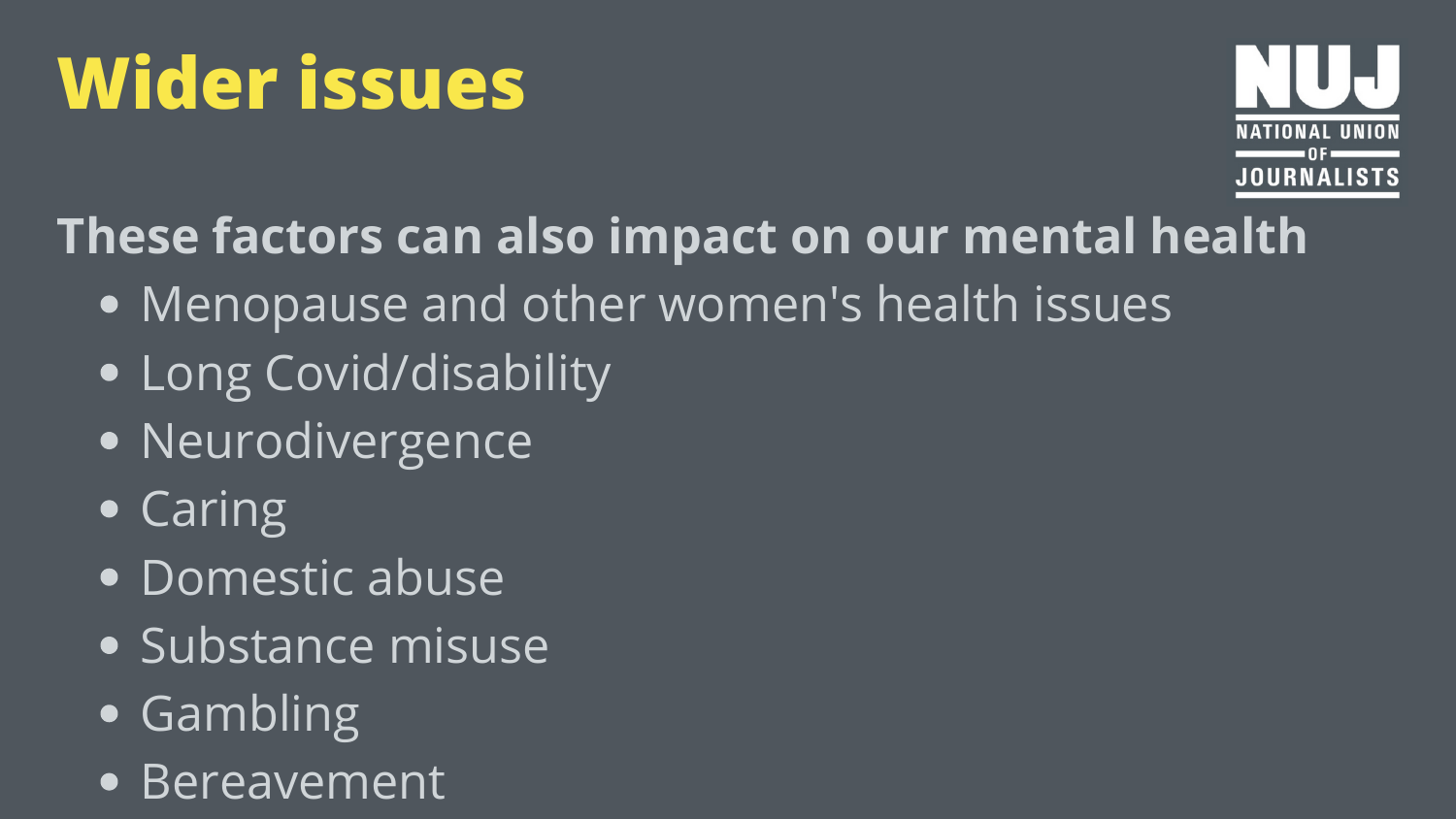## **Menopause in the workplace**

### **TUC [Menopause](https://www.tuc.org.uk/menopause-workplace-toolkit-trade-unionists-wales-tuc-cymru) Toolkit for reps**



The menopause is a part of most womens' lives and the lives of many trans men, non-binary people, and members of intersex communities, and marks of the end of the reproductive cycle. There is still a way to go to ensure that policies and support are in place.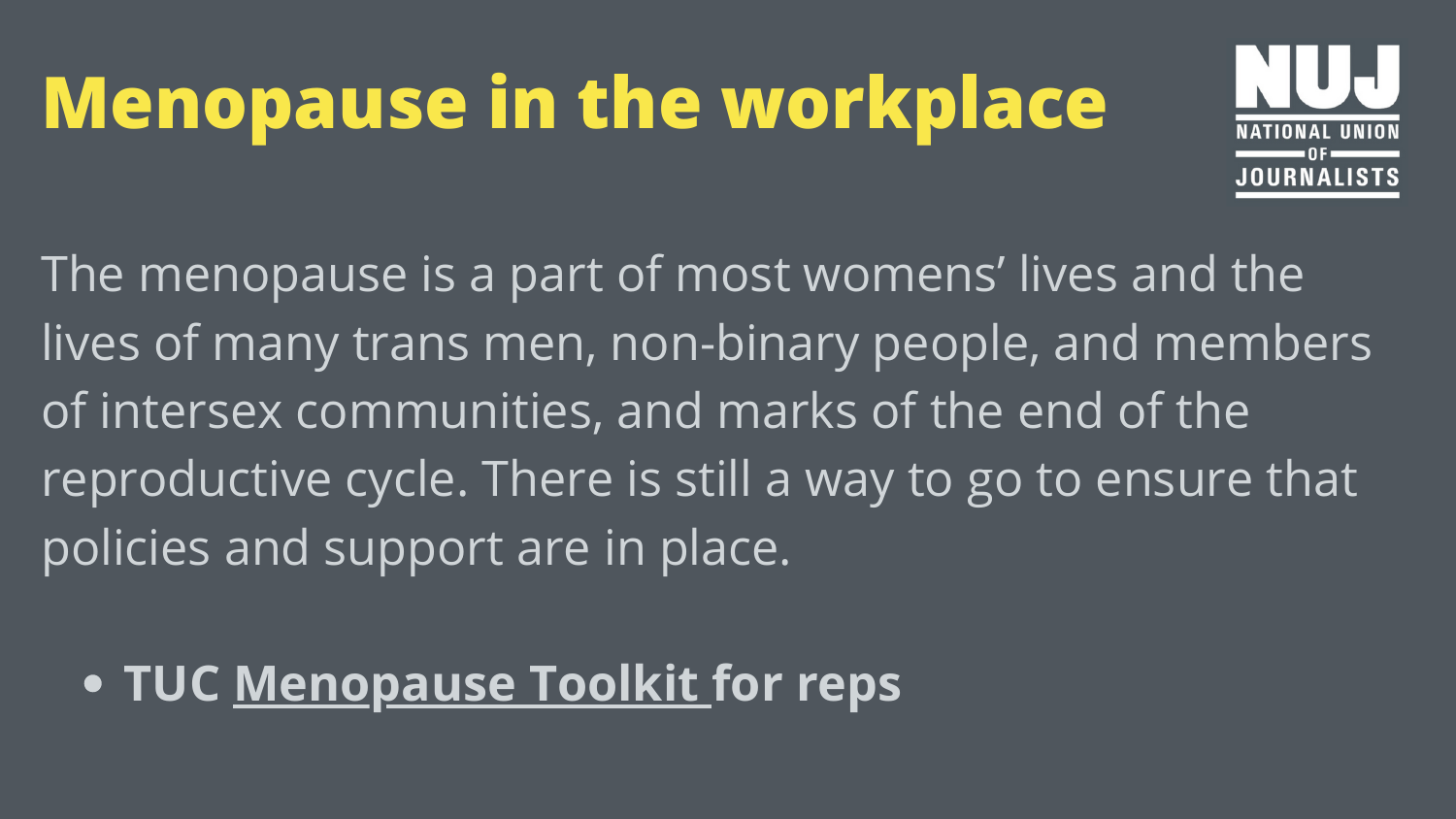# **Long Covid/chronic illness**

- **Long Covid Support Group [presentation](http://nuj.org.uk/resource/longcovidsupport.html)** This resource explains what Long Covid is, the link to brain fog, poor mental health and PTSD. Signposting to further resources and recommendations. **Covid safety, NUJ [factsheet](https://www.nuj.org.uk/resource/nuj-h-s-coronavirus-factsheet-1-aug-2021-pdf.html)**
- **.** Supporting members with hidden impairments in the workplace, TUC [Toolkit.](https://www.tuc.org.uk/disability-and-hidden-impairments-workplace-toolkit)



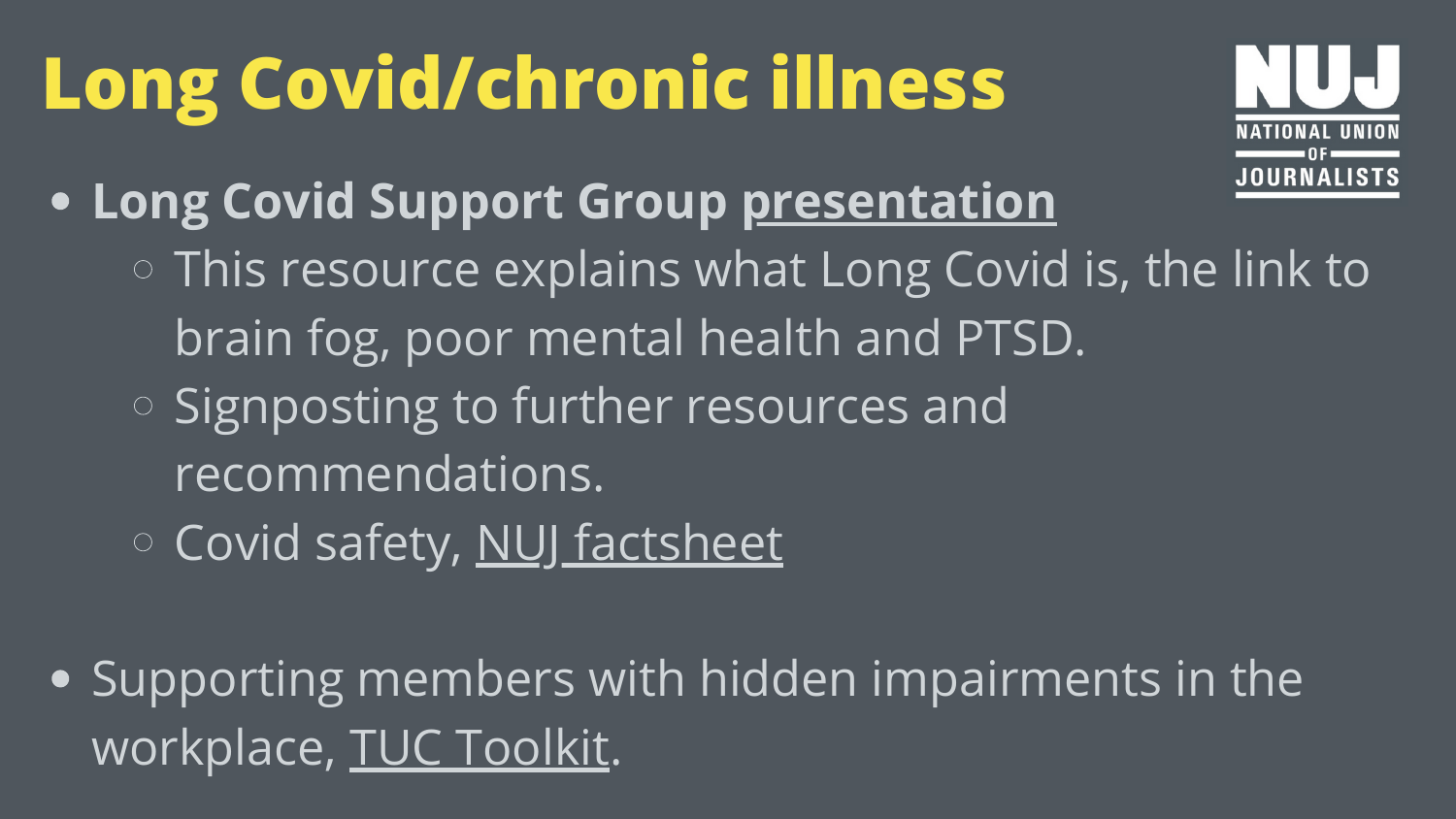## **Neurodiversity**

Differences in a way that a person processes information and learns is termed as neurodivergence, and includes autism, dyslexia, dyspraxia, ADHD and other related differences.

UCU guide for reps - [Neurodiversity](https://www.ucu.org.uk/media/12406/Neurodiversity-Guidance/pdf/Neurodiversity_A4_guide_January_22.pdf) in the workplace

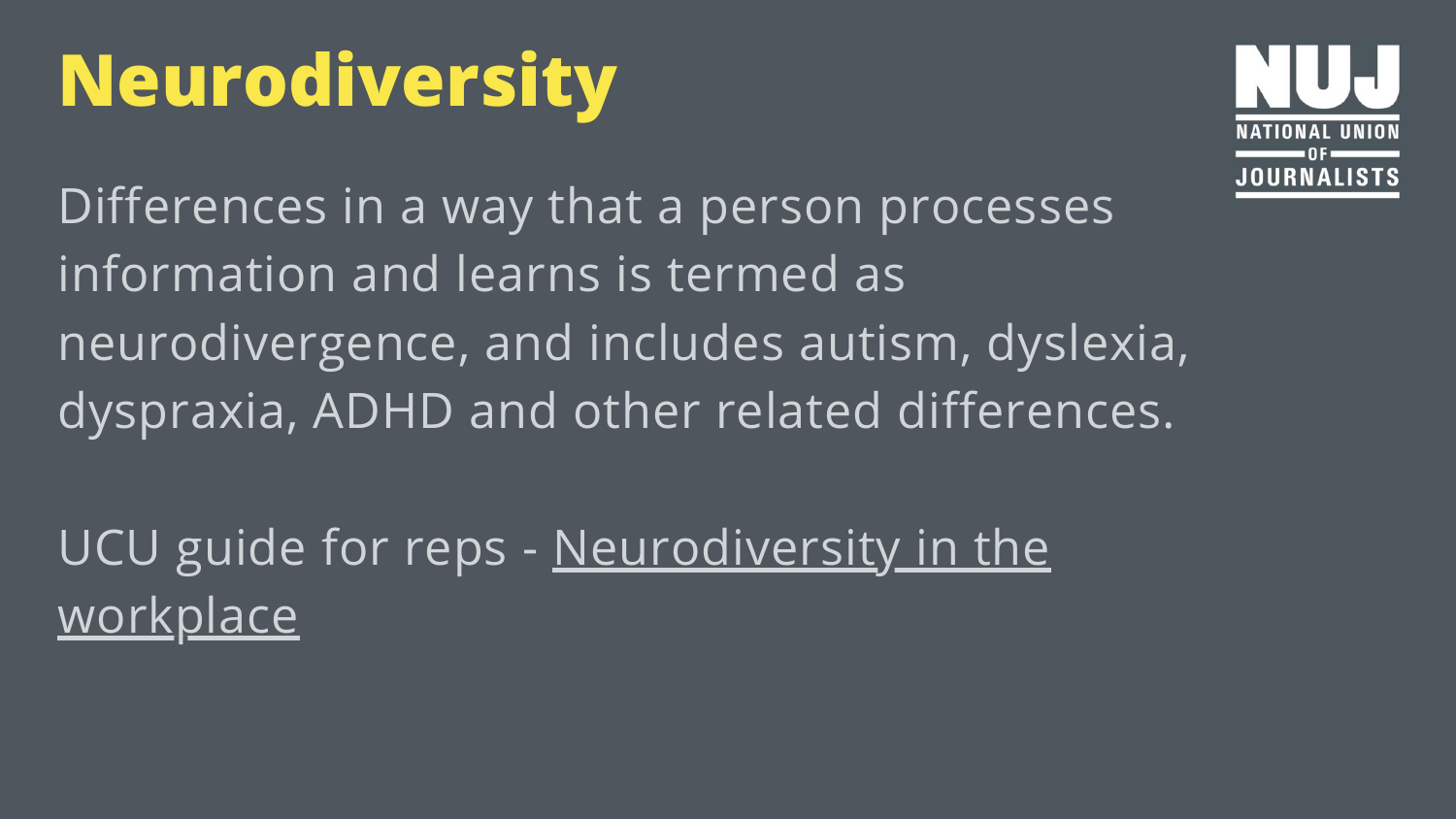- Living in a world which is not built for neurodivergent people can affect mental health.
- People with neurodivergent conditions are more likely to have mental health conditions such as depression and anxiety.
- **Reasonable adjustments** may support neurodivergent members to reach their potential at work - [guidance](https://webarchive.nationalarchives.gov.uk/ukgwa/20210104113255/https:/archive.acas.org.uk/index.aspx?articleid=6676) from ACAS.

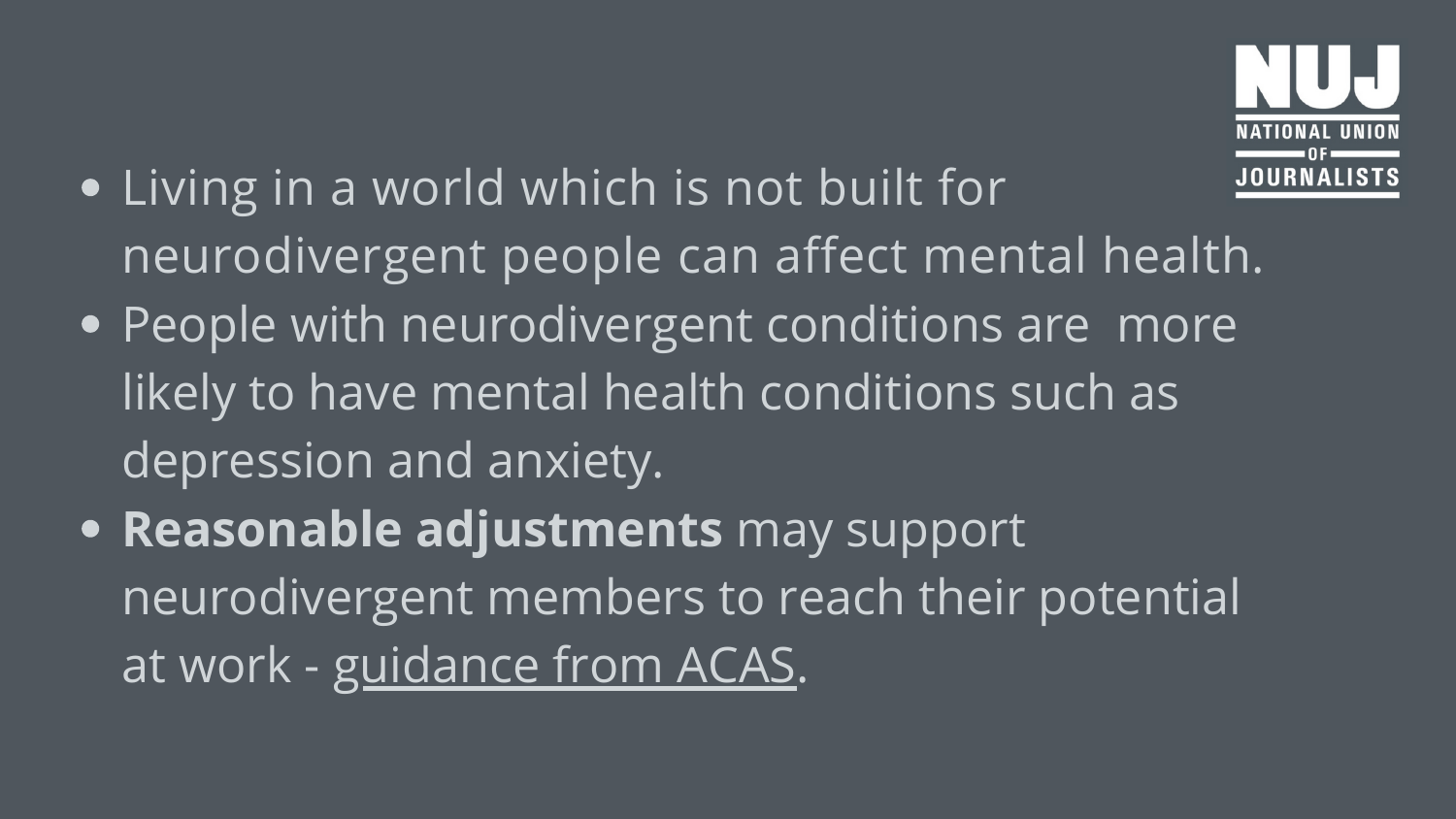# **Caring responsibilities**

More and more working people are becoming carers for friends and family with little help or support so they struggle with combining work and caring duties.

**• TUC toolkit for reps - [support](https://www.unionlearn.org.uk/sites/default/files/publication/Mini%20guides%20helping%20carers.pdf) for carers** • [Employers](https://www.employersforcarers.org/about-us/how-we-help) for Carers - guidance and helpline **• Carers UK - [working](https://www.carersuk.org/wales/help-and-advice/factsheets-carers-wales/working-carers-guide) carers guide** 

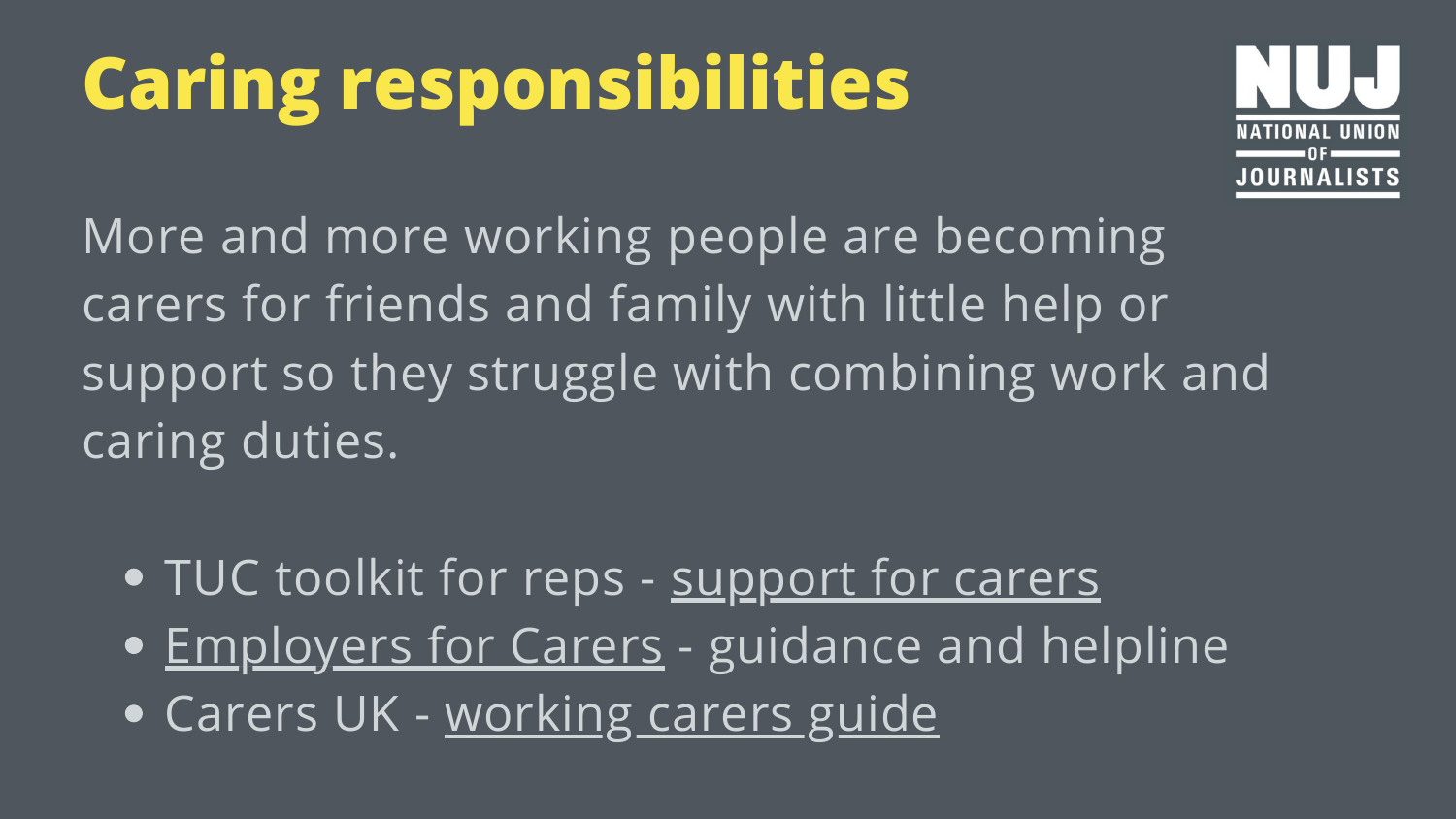### **Domestic abuse**

Domestic abuse can have a huge impact on an individual's working life, absences and performance. Abuse can spill into the workplace.

Reps can call for robust domestic abuse policies. This is an intersectional issue and branches need to consider how to support freelance members too.

• TUC - support for DA victims in the [workplace](https://www.tuc.org.uk/research-analysis/reports/support-workplace-victims-domestic-abuse)

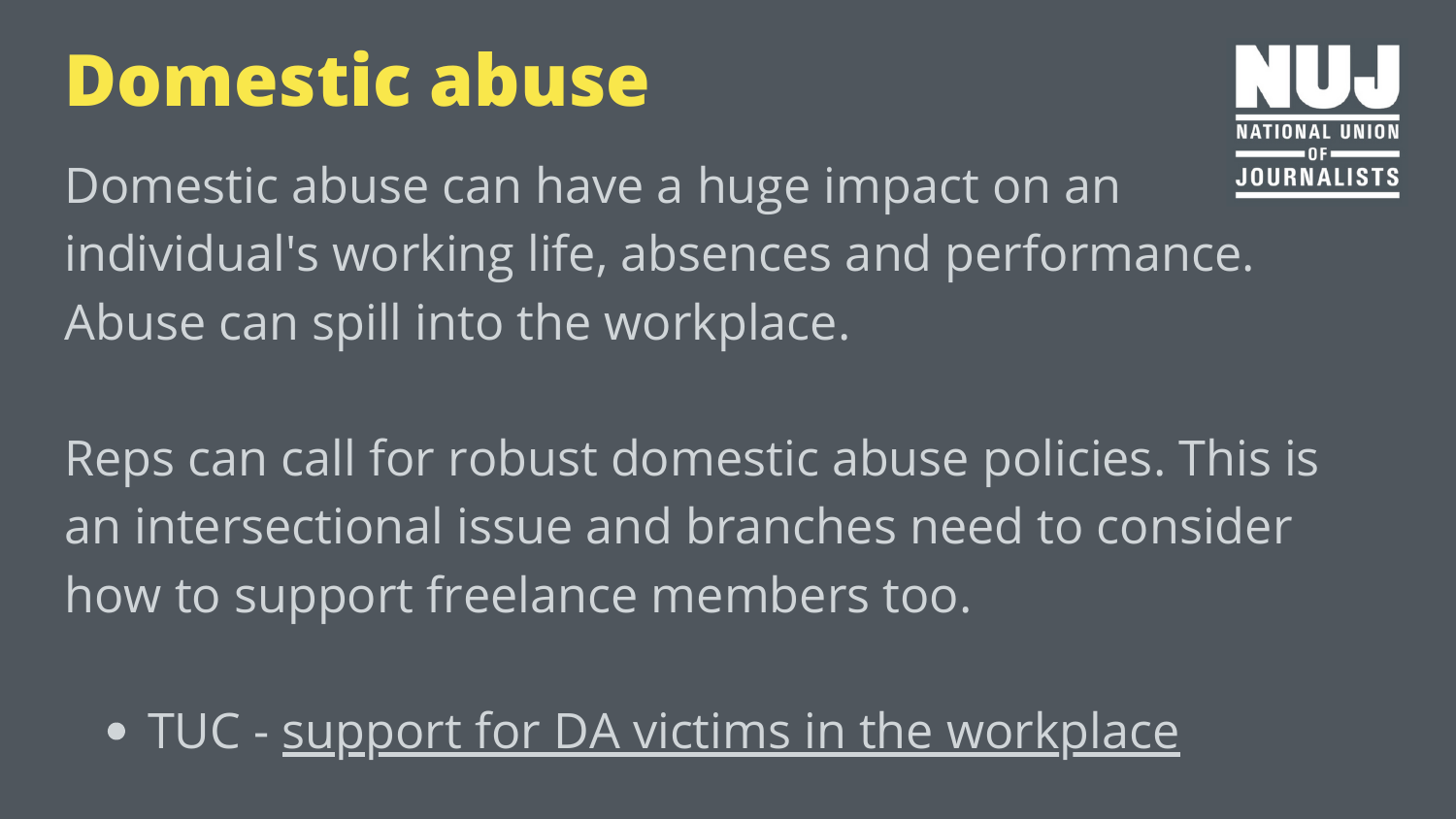**Domestic abuse helplines Wales**: Live Fear Free [helpline](https://gov.wales/live-fear-free) **Scotland**: Women's Aid [Domestic](https://www.sdafmh.org.uk/en/) Abuse and Forced Marriage helpline **Ireland**: [Women's](https://www.womensaid.ie/services/helpline.html) Aid Helpline **Northern Ireland**: [Domestic](https://www.dsahelpline.org/) and Sexual Abuse helpline **UK**: Refuge has a free 24-hour National [Domestic](https://www.refuge.org.uk/get-help-now/phone-the-helpline/) Abuse helpline 0808 2000 247 [Financial](https://survivingeconomicabuse.org/financial-support-line/) support line for victims of domestic abuse



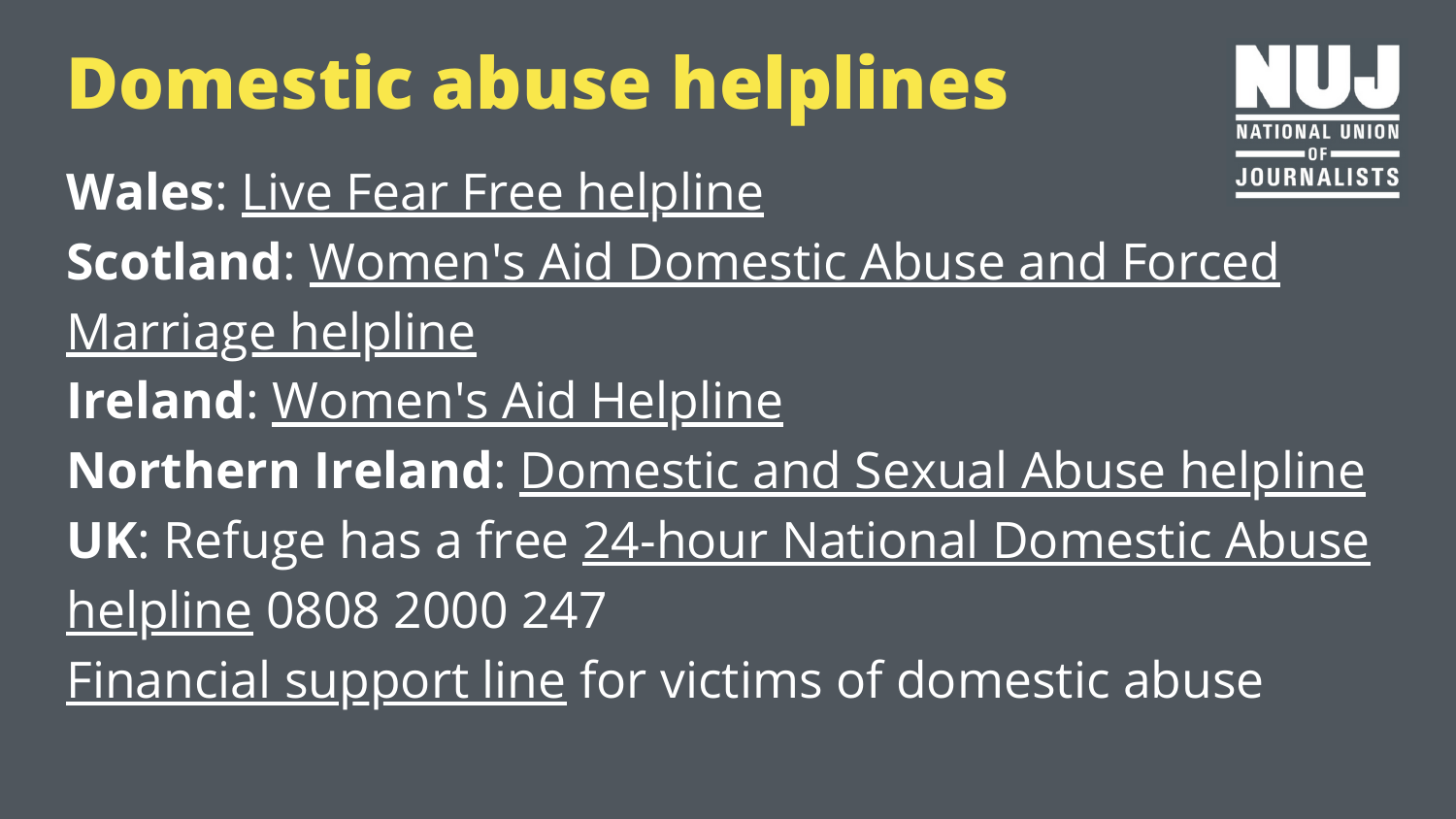### **Bereavement**

Many people will have experienced bereavement during the pandemic. Reps can work with [employers](https://www.tuc.org.uk/blogs/covid-19-how-unions-can-help-support-bereaved-workers) to put support in places such as time off, pastoral care and financial support. The loss of close colleagues can also impact on work.

**Cruse [bereavement](https://www.cruse.org.uk/) support and guidance (UK) [Bereavement](https://www.citizensinformation.ie/en/death/bereavement_counselling_and_support/bereavement_counselling_andsupport_services.html) support services (Ireland)**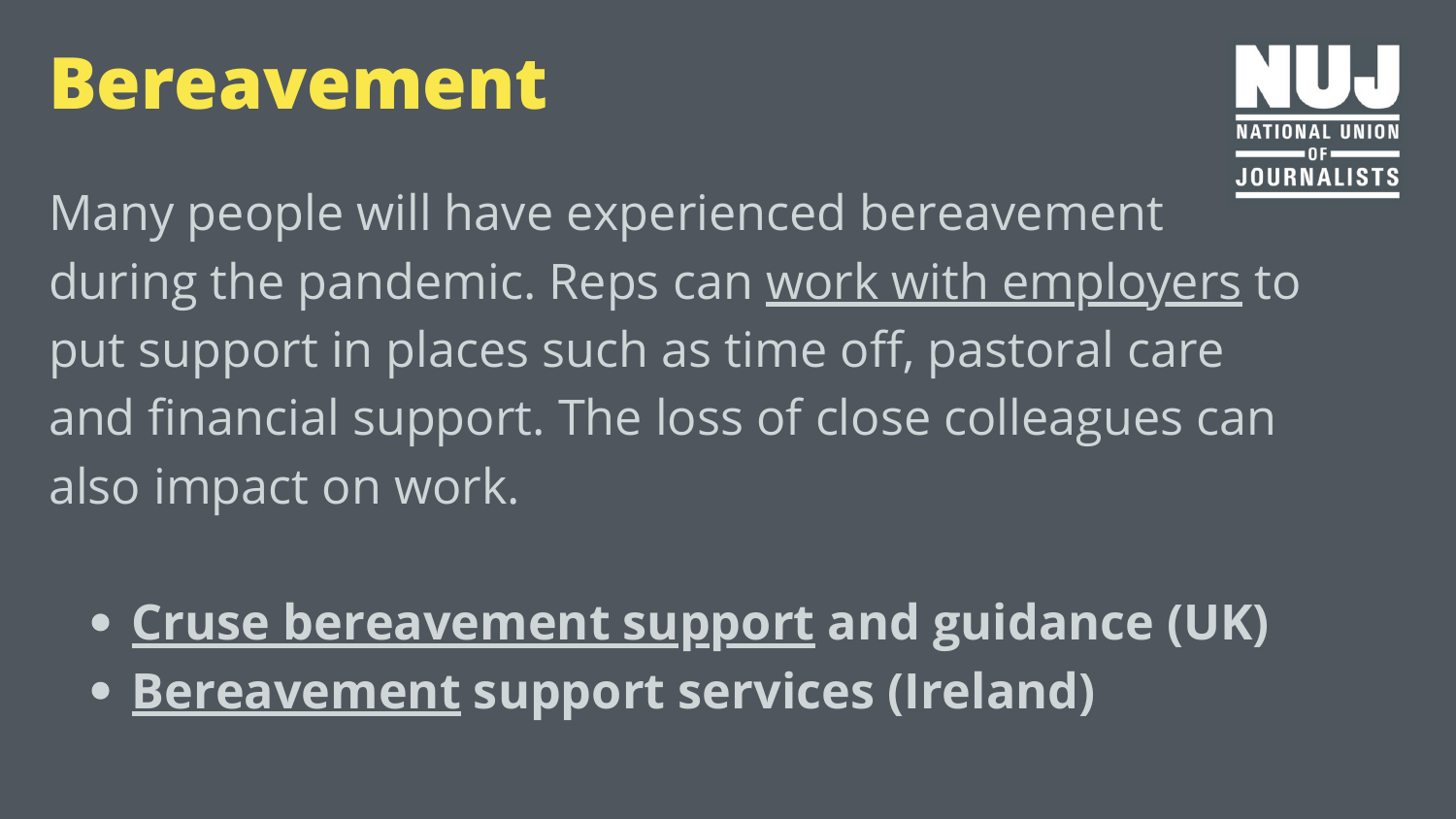### **Suicide**

**• PAPYRUS**, [prevention](https://www.papyrus-uk.org/) of young suicide - Hopeline and resources

• Suicide bereavement support [resources](https://www.papyrus-uk.org/suicide-bereavement-support/)



Suicide is the leading cause of death in under-35s. Members may be affected by the suicide of a colleague or loved one or experience thoughts of suicide themselves.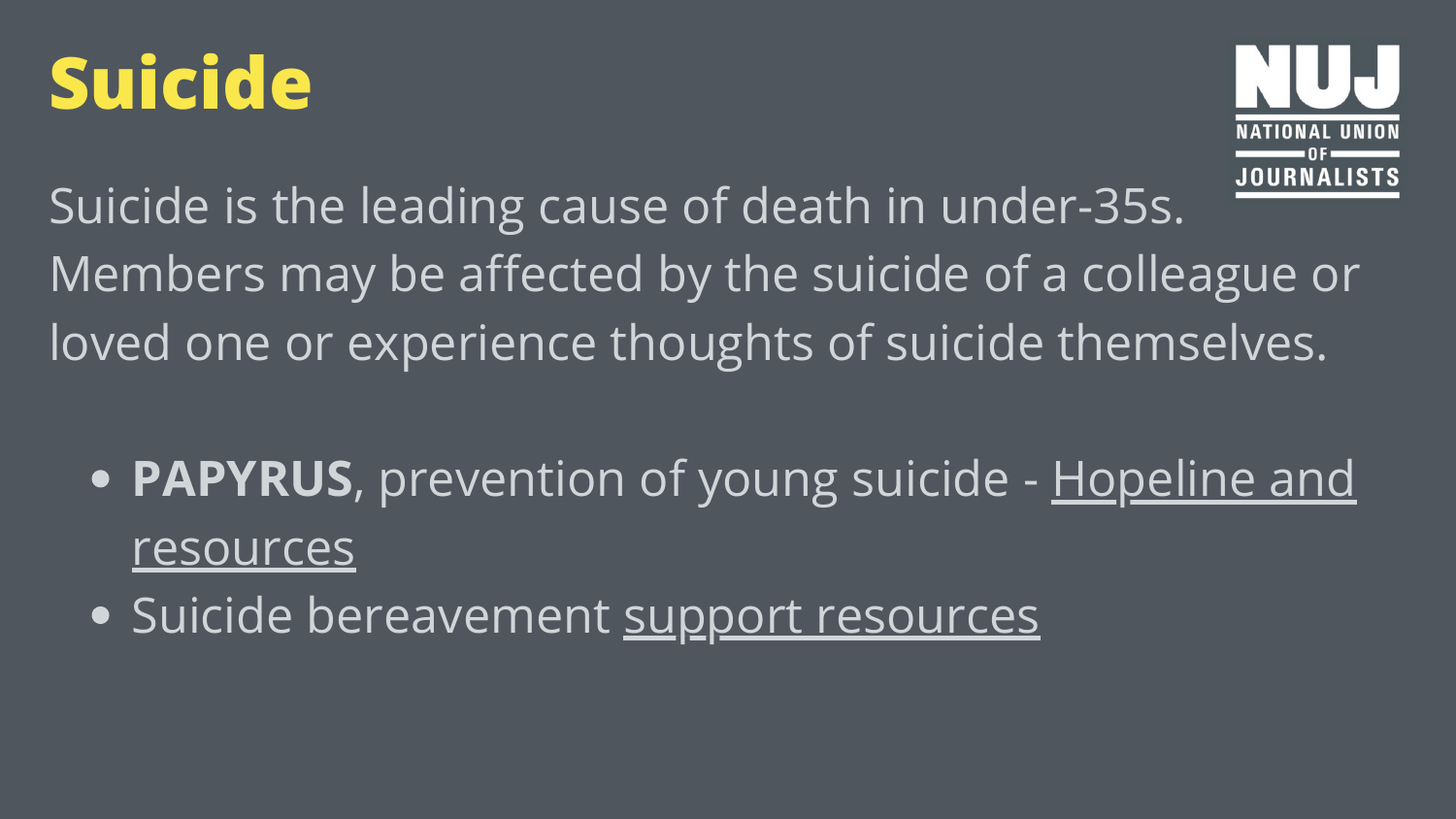# **Drugs and alcohol advice**

- **TUC [guidance](https://www.tuc.org.uk/sites/default/files/drugsalcoholinworkplace.pdf) for reps (pdf)**
- **[Worksmart](https://worksmart.org.uk/health-advice/employer-support/drugs-and-alcohol) website**
- **Alcoholics [Anonymous](http://www.alcoholics-anonymous.org.uk/)**
- **Drink [Aware](https://www.drinkaware.co.uk/advice/alcohol-support-services)**
- **Narcotics [Anonymous](https://ukna.org/)**





Good drug and alcohol policies enable employers to support staff who need help, and protect colleagues and clients.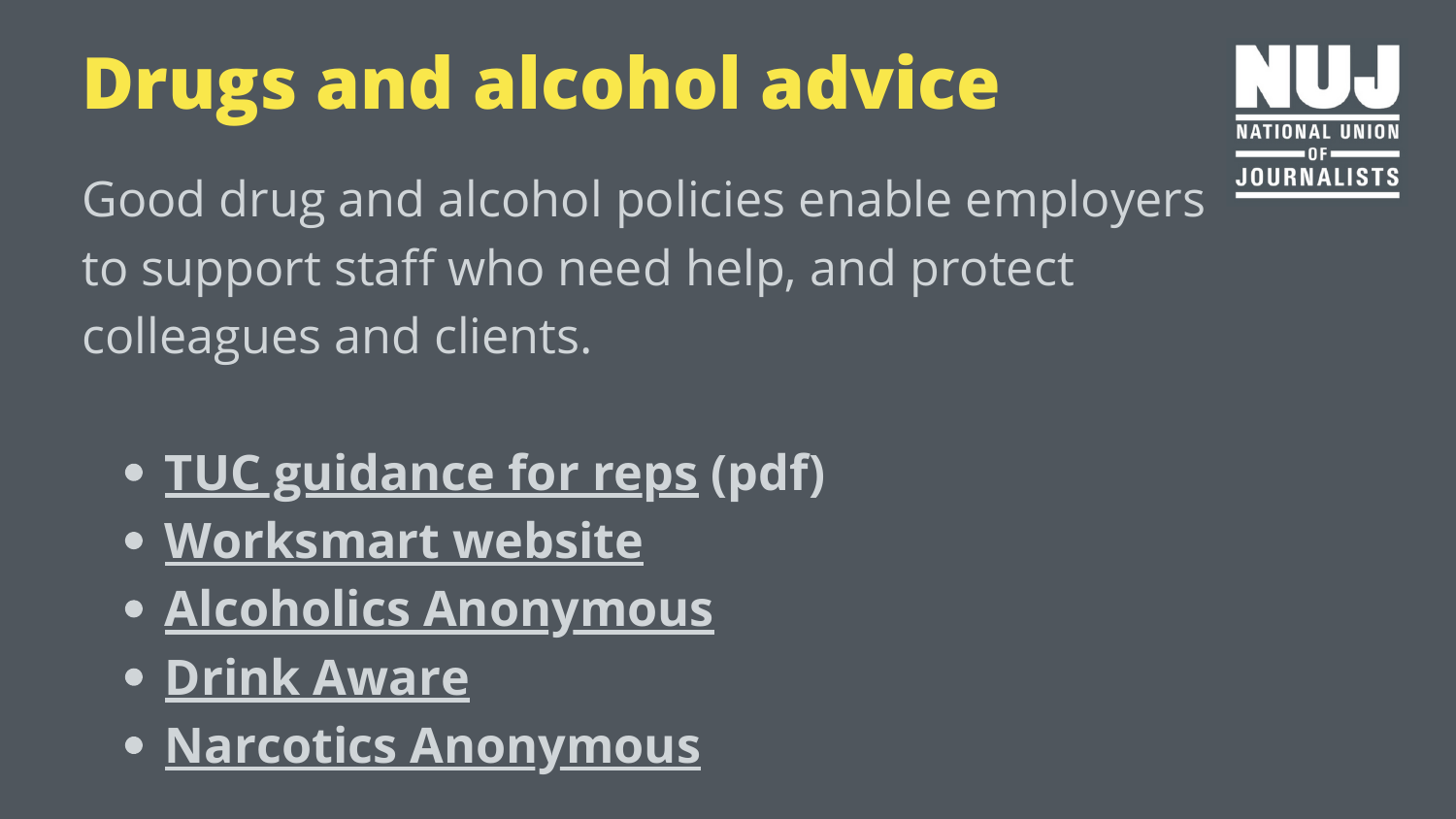## **Eating disorders**

People with eating disorders often make great effort to avoid their illness being noticed at work. Work-related stress can often exacerbate the issue.

- **[Supporting](https://www.beateatingdisorders.org.uk/get-information-and-support/support-someone-else/worried-about-a-colleague/) a colleague with an eating** disorder
- **Beat Eating [Disorders](https://www.beateatingdisorders.org.uk/get-information-and-support/get-help-for-myself/i-need-support-now/helplines/) helplines**



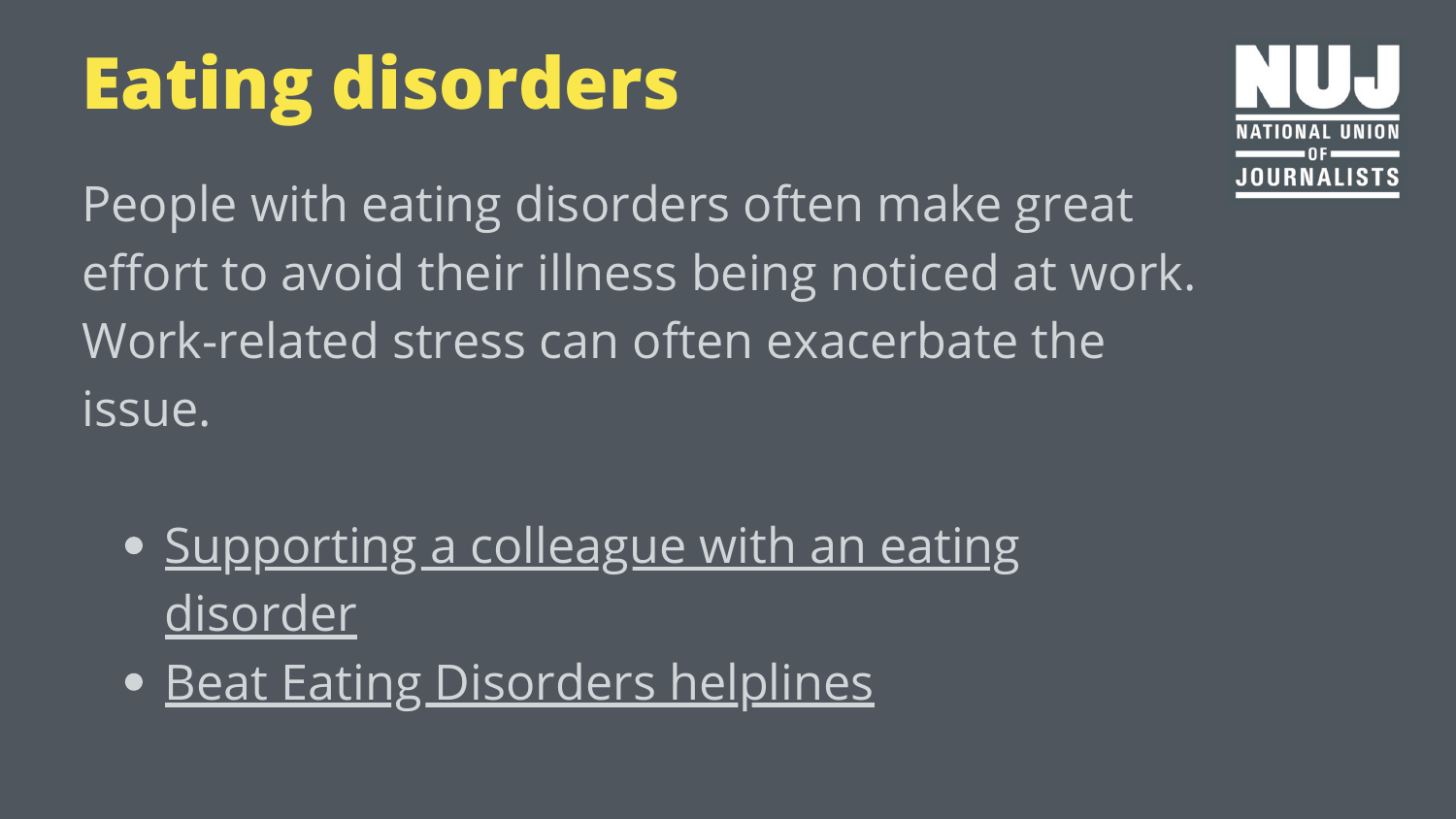# **Problem gambling**

TUC Problem [Gambling](https://www.tuc.org.uk/sites/default/files/2020-11/Problem%20Gambling%20toolkit.pdf) toolkit **• [Gambling](https://www.gamcare.org.uk/) support** 



Unions have a key role in supporting members through their mental health journey and signposting them to appropriate support, whilst also creating a workplace culture that's supportive and understanding.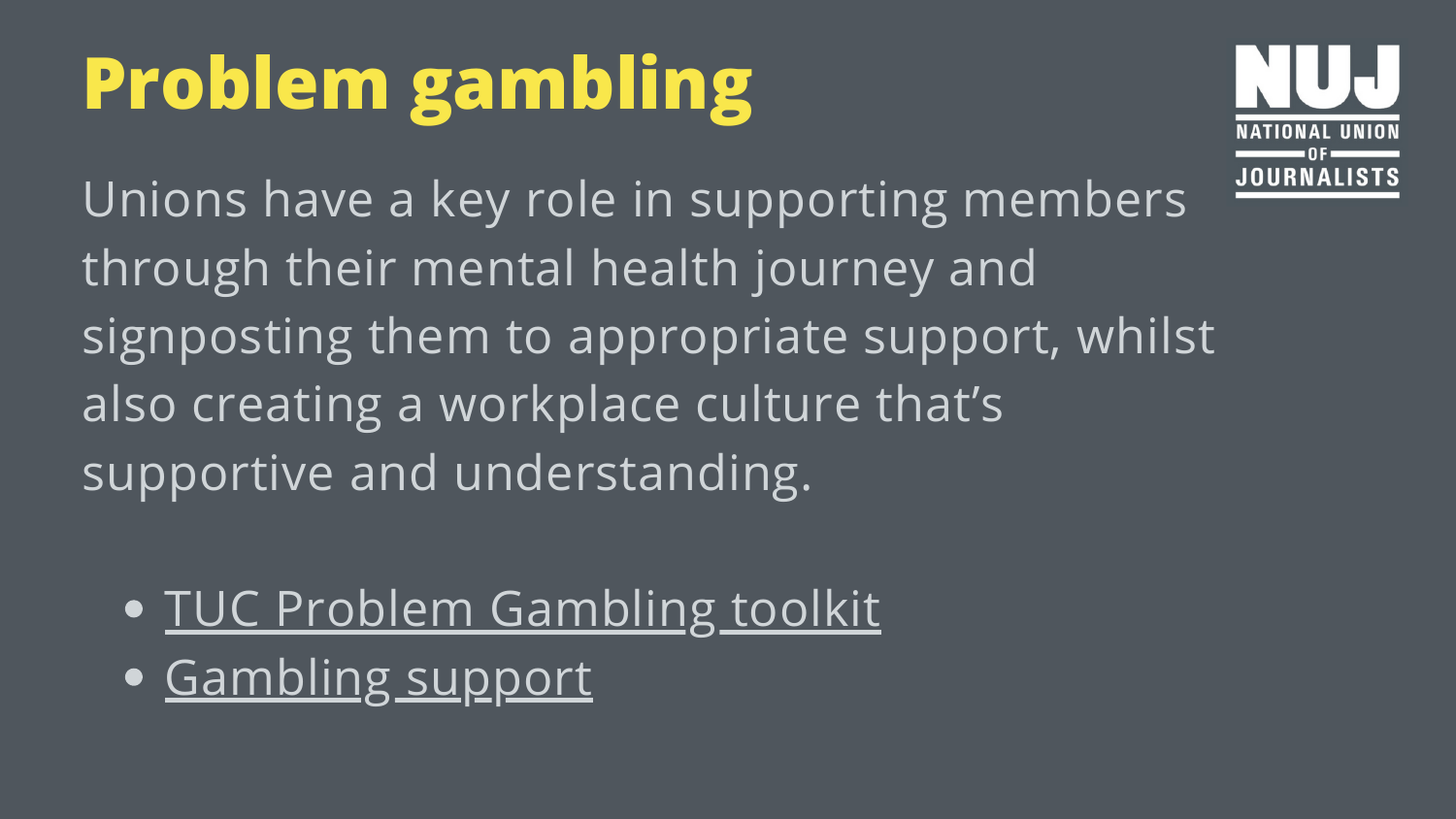# **Financial support and advice**

- Financial difficulties can have a significant impact on mental health. We encourage members to get in touch with the NUJ if they need support.
	- · NUJ reduced subs, 1% [rule](http://www.londonfreelance.org/fl/2201subs.html)
	- NUJ [Extra](https://www.nuj.org.uk/about-us/nuj-charities/nuj-extra.html)
	- The [Journalists'](https://journalistscharity.org.uk/) Charity
	- [Citizens'](https://www.citizensadvice.org.uk/) Advice (UK)
	- Citizens' [Information](https://www.citizensinformation.ie/en/) (Ireland)



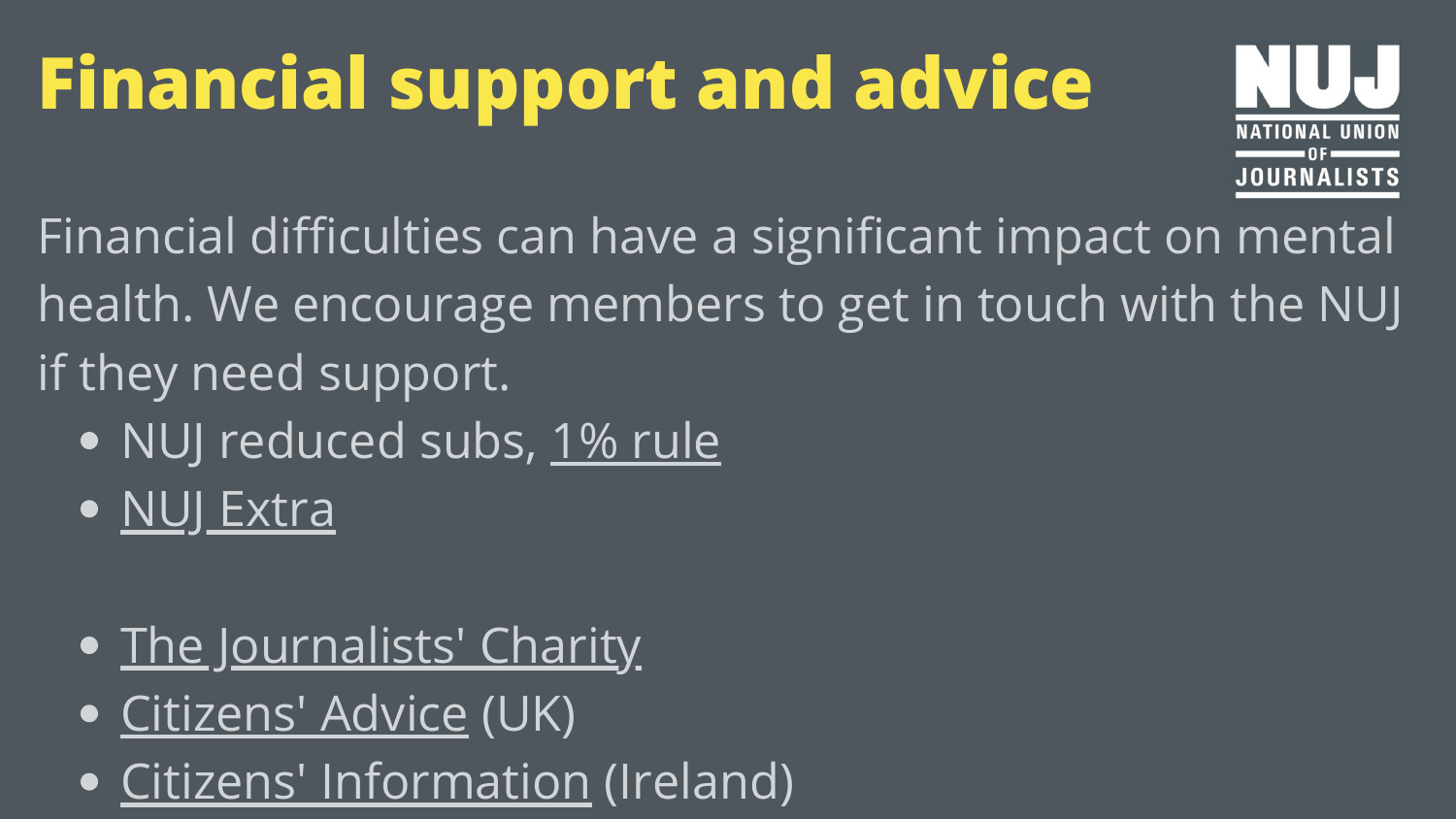### **Mental health resources**

- [NUJ](https://www.nuj.org.uk/search.html?q=mental+health)
- [TUC](https://www.tuc.org.uk/sites/default/files/TUC-MENTAL_HEALTH_WORKPLACE.pdf)
- · [Mind](https://www.mind.org.uk/)
- · [Samaritans](https://www.samaritans.org/)
- **NHS [England](https://www.nhs.uk/mental-health/)**
- Mental Health [Foundation](https://www.mentalhealth.org.uk/getting-help)
- Time to [Change](https://www.time-to-change.org.uk/)
- Mental Health First Aid training is available from a variety of providers



### ATIONAL  $0F$ **OURNALISTS**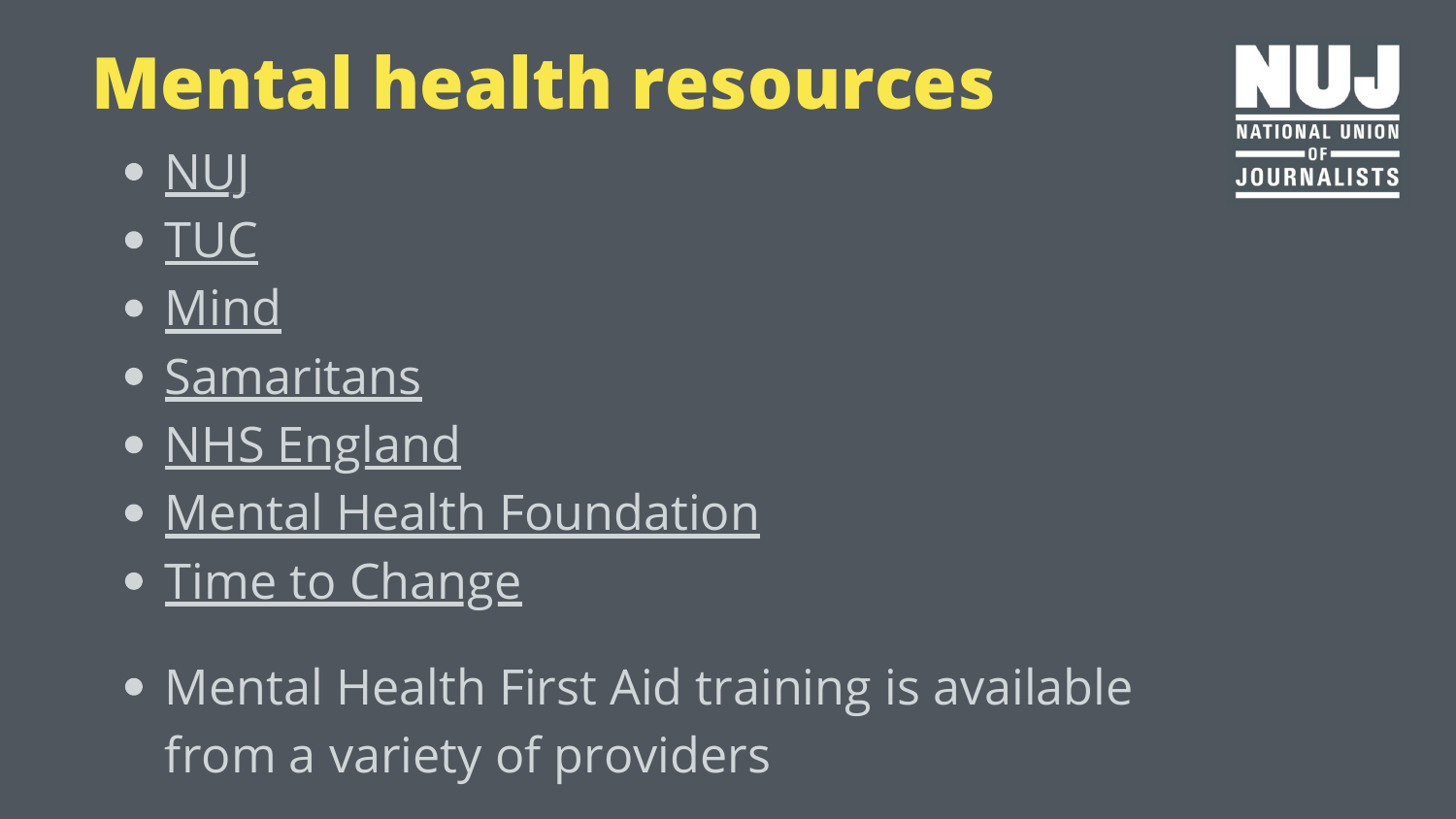# **Reporting on mental health**

- · NUJ reporting [guidelines](https://www.nuj.org.uk/resource/nuj-guidelines-for-reporting-mental-health-and-death-by-suicide.html)
- Reporting on mental health [Samaritans](https://www.samaritans.org/wales/about-samaritans/media-guidelines/) media guidelines
- Reporting on suicide PAPYRUS media [guidelines](https://www.papyrus-uk.org/guidelines-for-journalists/) and resources





As journalists and communications professionals we can help to reduce stigma and challenge stereotypes by reporting sensitively on mental health issues.